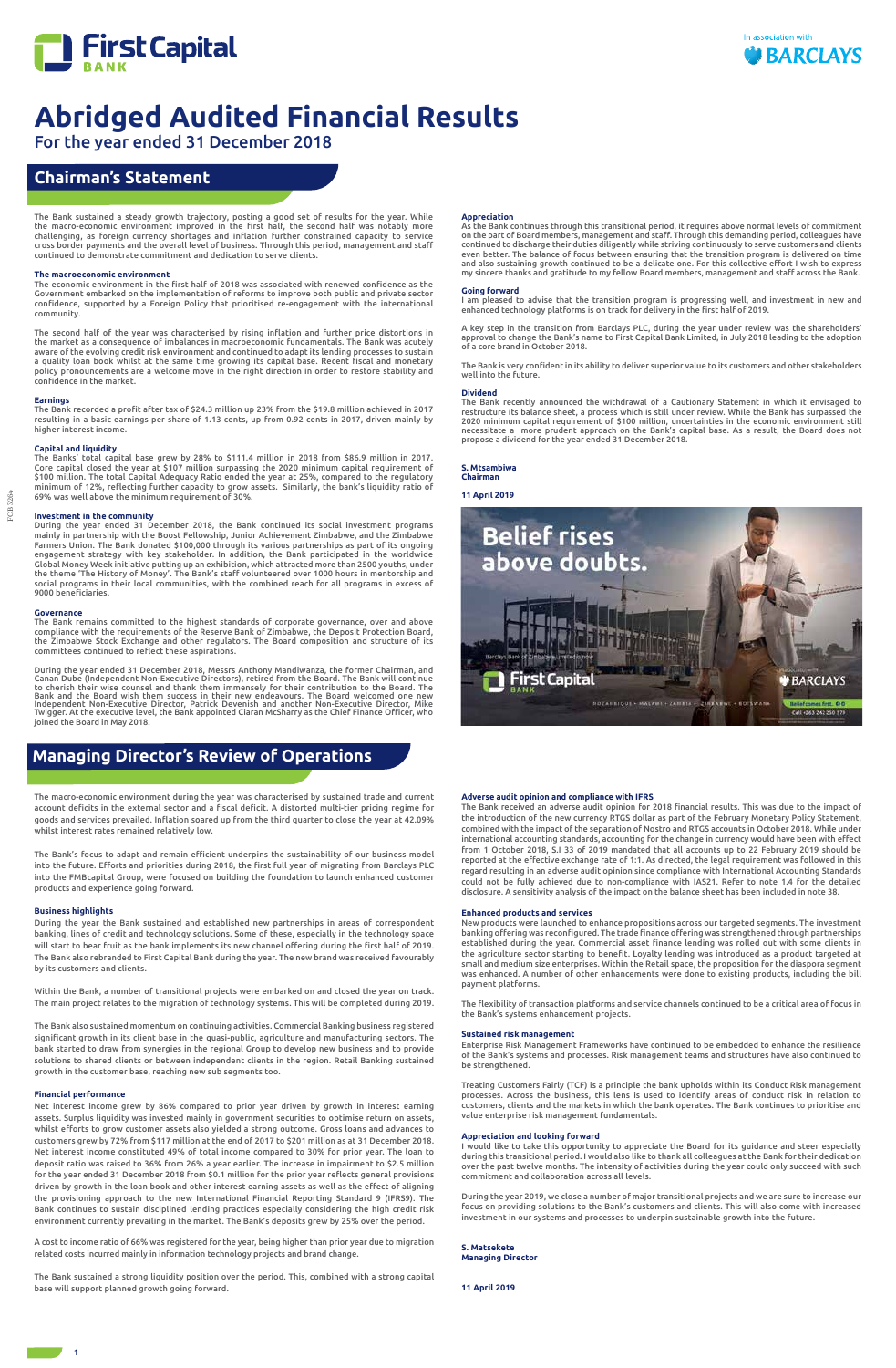

For the year ended 31 December 2018

# **Corporate Governance Statement**

The Board of Directors of First Capital Bank Limited ("the Board/First Capital Bank") is committed to and recognises the importance of strong governance practices. The board understands that a comprehensive corporate governance framework is vital in supporting executive management in its execution of strategy and in driving long term sustainable performance. In order to achieve good governance, the Board subscribes to principles of international best practice in corporate governance as guided by, among others, the Banking Act, the Corporate Governance Guidelines, the National Code on Corporate Governance and the King IV report on Corporate Governance. The Board continuously reviews its internal governance standards and practices, to ensure that it modifies and aligns them with local and international corporate governance requirements as appropriate.

As part of its continuing efforts to achieve good governance, the Board promotes the observance of the highest standards of corporate governance in First Capital Bank and ensures that this is supported by the right culture, values and behaviours from the top down. First Capital Bank is committed to the principles of fairness, accountability, responsibility and transparency. To this end the Board, is accountable to its shareholders and all its stakeholders including the Bank's employees, customers, suppliers, regulatory authorities and the community from which it operates through transparent and accurate disclosures.

### **Board responsibilities**

The Board is responsible for setting the strategic direction of the Bank as well as determining the way in which specific governance matters are approached and addressed, approving policies and plans that give effect to the strategy, overseeing and monitoring the implementation of strategy by management and ensuring accountability through among other means adequate reporting and disclosures. The Board is guided by the Board Charter in the execution of its mandate.

### **Board Chairman and non-executive directors**

The Board of directors is led by an independent non-executive Chairman, whose primary duties include providing leadership of the Board and managing the business of the Board through setting its agenda, taking full account of issues and concerns of the Board, establishing and developing an effective working relationship with the Executive directors, driving improvements in the performance of the Board and its committees, assisting in the identification and recruitment of talent to the Board, managing performance appraisals for directors including oversight of the annual Board effectiveness review and proactively managing regulatory relationships in conjunction with management. In addition, the non-executive directors proactively engage with the Bank's management to challenge and improve strategy implementation, counsel and support to management and to test and challenge the implementation of controls, processes and policies which enable risk to be effectively assessed and managed. The Chairman works together with the non-executive directors to ensure that there are effective checks and balances between executive management and the Board. The majority of the Board members are independent non-executive directors which provides the necessary independence for the effective discharge of the Board's duties and compliance with regulatory requirements.

#### **Executive directors**

The executive management team is led by the Managing Director. Management's role is to act as trustees of the shareholder's capital. Their main responsibilities include reporting to the Board on implementation of strategy, effectiveness of risk management and control systems, business and financial performance, preparation of financial statements and on an ongoing basis, keeping the Board fully informed of any material developments affecting the business.

#### **Directors' remuneration**

The Board Remuneration Committee sets the remuneration policy and approves the remuneration of the executive directors and other senior executives as well as that of the non-executive directors. The remuneration package of executive directors includes a basic salary and a performance bonus which is paid based on the performance of the company as well as that of the individual. The Bank also has in place a share option scheme, meant to be a long term retention incentive for employees.

### **Board diversity**

The First Capital Bank Board recognises the importance of diversity and inclusion in its decision making processes. The board is made up of six independent non-executive directors, three non-executive directors and two executive directors. Three members of the board (27%) are female. The Board members have an array of experience in commercial and retail banking, accounting, legal, corporate finance, marketing, business administration, economics, human resources management and executive management.

### **Access to information**

Openness and transparency are key enablers for the Board to discharge its mandate fully and effectively. The non-executive directors have unrestricted access to all relevant records and information of the Bank as well as to management. Further, the board is empowered to seek any professional advice or opinion it may require to allow for the proper discharge of its duties.

#### **Share Dealings / Insider trading**

The directors, management and staff of First Capital Bank Limited are prohibited from dealing in the company's shares whether directly or indirectly, during "closed periods" which are the periods that are a month before the end of the interim or full year reporting period until the time of the publication of the interim or full year results. Further, directors, management and staff are prohibited from dealing in the company's shares whenever the company is going through certain corporate actions or when they are in possession of non-public information that has the potential of impacting the share price of the company.

### **Communication with stakeholders**

First Capital Bank Limited communicates with its stakeholders through various platforms including the Annual General Meeting, analyst briefings, town halls, press announcements of interim and full year financial results, notices to shareholders and stakeholders and annual reporting to shareholders and stakeholders. The Board and management of First Capital Bank Limited also actively engage regulatory authorities including the Reserve Bank of Zimbabwe, the Zimbabwe Stock Exchange and the Deposit Protection Corporation.

### **Internal Audit**

First Capital Internal Audit is an independent control function which supports the business by assessing how effectively risks are being controlled and managed. It works closely with the business helping drive improvements in risk management. This is done through reviewing how the business undertakes its processes as well as reviewing systems used by the business. The internal audit function reports its findings to management and guides them in making positive changes to business processes, systems and the control environment. The Internal Audit function also monitors progress to ensure management effectively remediates any internal control weaknesses identified as quickly as possible. The First Capital Bank Head of Internal Audit reports directly to the Chairman of the Board Audit Committee and administratively to the Managing Director.

#### **Declaration of interest**

The Board of First Capital Bank believes in the observance of ethical business values from the top to the bottom. To this end, the Board has in place a policy that manages conflict of interest including situational and transactional conflict. Directors disclose their interests on joining the Board and at every meeting of the directors they disclose any additional interests and confirm or update their declarations of interest accordingly.

#### **Ethics**

In our endeavour to instil a culture of sound business ethics, all employees and directors are requested to attest to an Anti- Bribery and Corruption declaration which essentially seeks to ensure that our directors, management and staff observe the highest standards of integrity in all their dealings and at all times. The Bank has a zero tolerance policy to bribery and corruption. In addition, the business has a whistle-blowing facility managed by Deloitte through which employees can raise any concerns they may have anonymously.

#### **Director induction and development**

Board conformance and performance is enhanced through continuous learning. As part of its learning program, the Board has in place a comprehensive induction plan for on-boarding new directors. During the first half of the year 2018, two Board members Messrs P. Devenish and M. Twigger joined the Board and went through the induction programme. Further, as part of continuing director development, Board members attended director training programs.

#### **Board activities**

The Board of Directors held five board meetings in the year 2018 being four quarterly meetings one of which incorporated a strategy review meeting and a board evaluation review meeting. Each board Committee held at least four quarterly meetings. The areas of focus included the setting of strategic direction, the review of strategy and business operations, credit sanctioning as per approved limits, review of internal controls and financial reports, review of the quality of the loan book, review and oversight of the Bank's risk management processes and oversight of the recruitment, remuneration and performance reviews of senior management. A table detailing director's attendance of meetings during 2018 is shown in the last part of this report.

#### **Board and director evaluation**

The Board conducts an annual evaluation process which assesses the performance and effectiveness of individual directors, the Board Chairman, Committees and overall performance of the Board. This process is facilitated by an external party to allow for objectivity. The evaluation process involves directors completing evaluation questionnaires and having one on one meetings with the facilitator. The results of the evaluation are collated, a report is produced and feedback provided to the Board. The Board also submits the evaluation report to the Reserve Bank of Zimbabwe. The Board conducted its evaluation for the year ended 2018 and a report was submitted to the RBZ. Board performance and evaluation was rated as strong by directors.

#### **Board committees**

The Board has delegated some of its duties and responsibilities to sub-committees to ensure the efficient discharge of the Board's mandate. The ultimate responsibility of running the Bank however still remains with the Board. The subcommittees of the Board are regulated by terms of reference which are reviewed every year or as and when necessary. The Committees meet at least once every quarter and are all chaired by Independent non-executive directors as detailed below.

### **Audit Committee**

The primary functions of the Committee are to oversee the financial management discipline of the Bank, review the Bank's accounting policies, the contents of the financial reports, disclosure controls and procedures, management's approach to internal controls, the adequacy and scope of the external and internal audit functions, compliance with regulatory and financial reporting requirements, oversee the relationship with the Bank's external auditors, as well as providing assurance to the Board that management's control assurance processes are being implemented and are complete and effective. At each meeting, the Committee reviews reported and noted weaknesses in controls and any deficiencies in systems and the remediation plans to address them. The Committee also monitors the ethical

conduct of the Bank, its executives and senior officers and advises the Board as to whether or not the Bank is complying with the aims and objectives for which it has been established. During the period under review, there were no material losses as a result of internal control breakdowns.

The committee is wholly comprised of independent non-executive directors. The members of the Committee as at 31 December 2018 were:-

B. Moyo (Chairman)

- E. Fundira
- T. Moyo

#### **Board Credit Committee**

The Board Credit Committee is tasked with the overall review of the Bank's lending policies. At each meeting, the Committee deliberates and considers loan applications beyond the discretionary limits of management. It ensures that there are effective procedures and resources to identify and manage irregular or problem credit facilities, minimize credit loss and maximize recoveries. It also directs, monitors, reviews and considers all issues that may materially impact on the present and future quality of the Bank's credit risk management.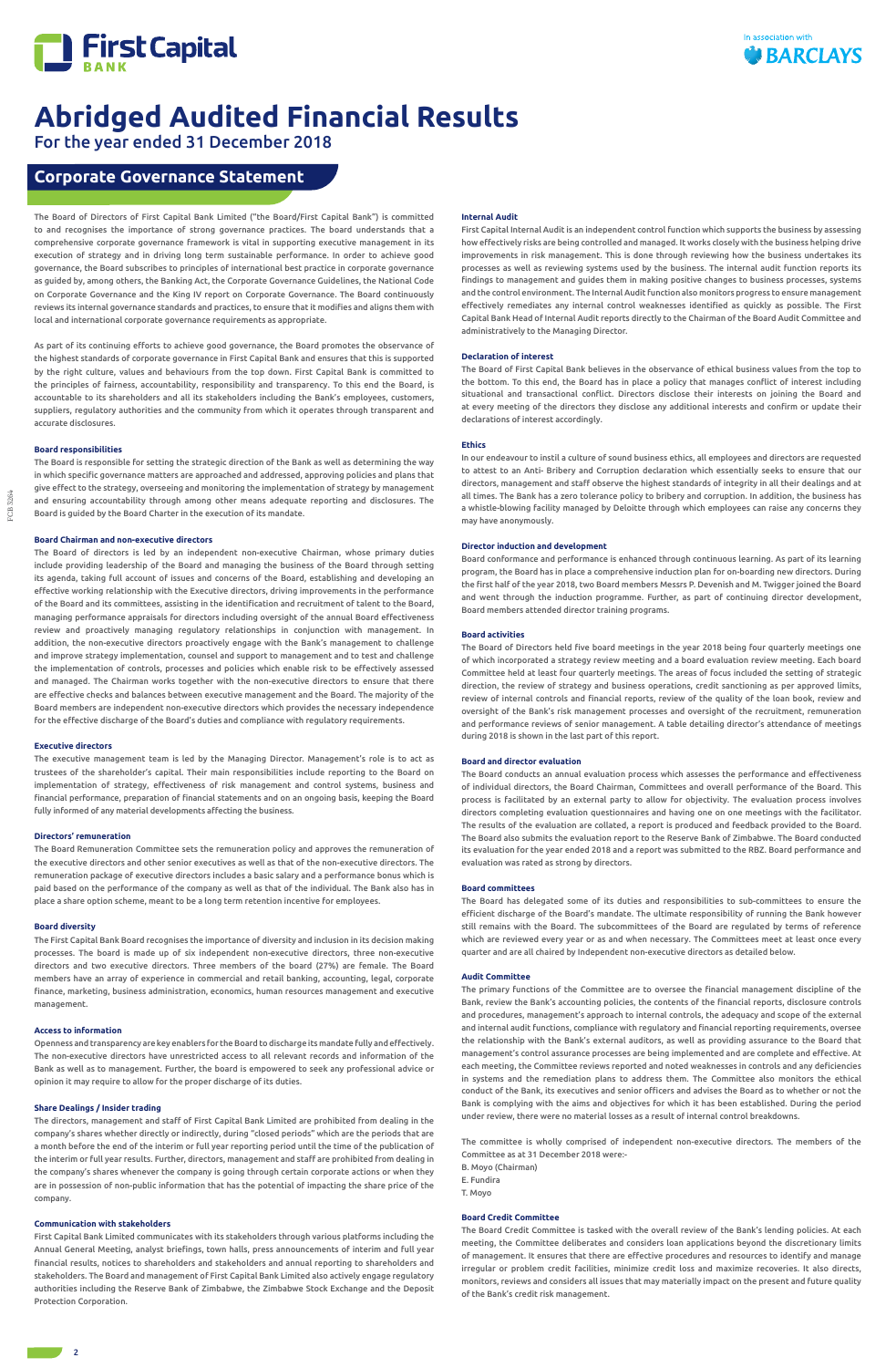

FCB 3264 FCB 3264

# For the year ended 31 December 2018

The Committee comprises one executive member and three non-executive directors. The members of the Committee as at 31 December 2018 were:-

- E. Fundira (Chairperson)
- H. Anadkat
- S. N. Moyo
- S. Matsekete

### **Loans Review Committee**

This Committee has the overall responsibility for the complete review of the quality of the Bank's loan portfolio to ensure that the lending function conforms to sound lending policies and keeps the Board and management adequately informed on noted risks. It assists the Board with discharging its responsibility to review the quality of the Bank's loan portfolio. At every meeting, it reviews the quality of the loan portfolio with a view to ensuring compliance with the banking laws and regulations and all other applicable laws as well as internal policies.

The members of the Committee as at 31 December 2018 were:-

T. Moyo (Chairperson)

P. Devenish

M. Twigger

### **Human Resources and Nominations Committee**

The Human Resources and Nominations Committee assists the Board in the review of critical personnel issues as well as acting as a Remuneration and Terminal Benefits Committee. The Committee reviews and approves overall recommendations on employee remuneration as well as approving managerial appointments. The Committee ensures that the remuneration of directors is in line with the nature and size of the operations of the Bank as well as the Bank's performance. In addition, the Committee also considers nominations to the Board and succession planning for the Board. The Committee comprises four non-executive directors and one executive director.

The members of the Committee as at 31 December 2018 were:-

- P. Devenish (Chairman)
- S. D. Mtsambiwa
- S. N. Moyo
- H. Anadkat
- S. Matsekete

### **Board Risk Committee**

The Board Risk Committee is charged with the responsibility to oversee the Bank's overall enterprise risk environment under three broad areas of Operational Risk, Credit Risk Management and Market Risk. These are controlled and managed independently from risk taking functions and other committees of the Bank. The committee is responsible for the policies and procedures designed to monitor, evaluate and respond to risk trends and risk levels across the Bank ensuring that they are kept within acceptable levels.

As at 31 December 2018 members of the committee were:-

- S. N. Moyo (Chairperson)
- B. Moyo
- D. Dikshit

### **Board Migration Committee**

The Board set up a special Board Committee to oversee the migration of the Bank`s processes, products and systems, from the Barclays PLC platforms to the new platforms that the bank will be using going forward, following the successful conclusion of the Barclays PLC divestiture.

The Committee was made up of the following members as at 31 December 2018:-

- B. Moyo (Chairman)
- T. Moyo
- M. Twigger
- D. Dikshit
- S. Matsekete

In addition to the Board Committees, management operates through a number of committees including the Executive Management Committee and the Assets and Liabilities Committee. The Committees terms of reference are as below.

#### **Executive Committee (EXCO)**

The Executive Committee is the operational management forum responsible for the delivery of the Bank's operational plans. The Executive Committee acts as a link between the Board and management and is responsible for implementation of operational plans, annual budgeting and periodic review of strategic

plans, as well as identification and management of key risks. The Executive Committee also reviews and approves guidelines for employee remuneration. The Executive Committee assists the Managing Director to manage the Bank, to guide and control the overall direction of the business of the Bank and acts as a medium of communication and co-ordination between business units and the Board. The Committee comprises of executive directors and senior management.

### **Assets and Liabilities Committee (ALCO)/Treasury Committee**

The Treasury Committee is tasked with ensuring the achievement of sustainable and stable profits within a framework of acceptable financial risks and controls. The Treasury Committee ensures maximization of the value that can be generated from active management of the Bank's balance sheet and financial risk within agreed risk parameters. It manages the funding and investment of the Bank's balance sheet, liquidity and cash flow, as well as exposure of the Bank to interest rate, exchange rate, market and other related risks. It ensures that the Bank adopts the most appropriate strategy in terms of the mix of assets and liabilities given its expectation of the future and potential consequences of interest rate movements, liquidity constraints and foreign exchange exposure and capital adequacy. It also ensures that strategies conform to the Bank's risk appetite and level of exposure as determined by the Risk Management Committee. The Committee comprises executive directors and heads of functions key to the proper discharge of the Committee's responsibilities.

#### **Board and committees attendance 2018**

| <b>Main Board</b> |                       |         |              |
|-------------------|-----------------------|---------|--------------|
| <b>Name</b>       | <b>Total Meetings</b> | Present | $LOA***$     |
| S. D. Mtsambiwa   | 5                     | 4       |              |
| E. Fundira        | 5                     | 3       | 2            |
| B. Moyo           | 5                     | 5       | Nil          |
| P. Devenish*      | 3                     | 3       | Nil          |
| M. Twigger*       | 2                     | 2       | Nil          |
| T. Moyo           | 5                     | 4       | $\mathbf{1}$ |
| S. N. Moyo        | 5                     | 4       | 1            |
| H. Anadkat        | 5                     | 5       | Nil          |
| D. Dikshit        | 5                     | 5       | Nil          |
| S. Matsekete      | 5                     | 5       | Nil          |
| C. McSharry       | 3                     | 3       | Nil          |
|                   |                       |         |              |

## **Audit committee**

| <b>Name</b> | <b>Total Meetings</b> | Present | $LOA***$ |
|-------------|-----------------------|---------|----------|
| B. Moyo     |                       |         | Nil      |
| E. Fundira  |                       |         |          |
| T. Moyo     |                       |         |          |

#### **Human resources & nominations committee**

| <b>Name</b>     | <b>Total Meetings</b> | Present | $LOA***$ |
|-----------------|-----------------------|---------|----------|
| P. Devenish     |                       |         | Nil      |
| S. D. Mtsambiwa | 4                     | 4       | Nil      |
| S. N. Moyo      | 4                     | 4       | Nil      |
| H. Anadkat      | 4                     | 4       | Nil      |
| S. Matsekete    | 4                     | 4       | Nil      |

### **Credit committee**

| <b>Name</b>  | <b>Total Meetings</b> | Present | $LOA***$ |
|--------------|-----------------------|---------|----------|
| E. Fundira   | 16                    | 16      | Nil      |
| H. Anadkat   | 16                    | 11      |          |
| S.N. Moyo    | 16                    | 16      | Nil      |
| S. Matsekete | 16                    | 16      | Nil      |

### **Loans review committee**

| <b>Name</b>  | <b>Total Meetings</b> | Present | LOA** |
|--------------|-----------------------|---------|-------|
| T. Moyo      |                       |         | Nil   |
| S. Matsekete |                       | Δ       | Nil   |
| M. Twigger   |                       |         | Nil   |

### **Risk committee**

| <b>Name</b> | <b>Total Meetings</b> | Present | LOA** |
|-------------|-----------------------|---------|-------|
| S.N. Moyo   | д                     |         | Nil   |
| B. Moyo     | 4                     | 4       | Nil   |
| D. Dikshit  | 4                     |         |       |
|             |                       |         |       |

### **Migration Committee**

| <b>Name</b>  | <b>Total Meetings</b> | Present | LOA**        |
|--------------|-----------------------|---------|--------------|
| B. Moyo      | 8                     | 8       | Nil          |
| T. Moyo      | 8                     | 6       | $\mathbf{2}$ |
| D. Dikshit   | 8                     |         | $\mathbf{1}$ |
| M. Twigger   |                       |         | Nil          |
| S. Matsekete | 8                     | 8       | Nil          |

\* Mr Patrick Devenish and Mr Mike Twigger were appointed to the board with effect from 26 May 2018. \*\* LOA – Leave of absence granted.

#### **Directors shareholding**

The following is a schedule of the directors' shareholdings in the Bank as at 31 December 2018;

| S. D. Mtsambiwa | Nil     |
|-----------------|---------|
| E. Fundira      | 2 1 3 0 |
| B. Moyo         | Nil     |
| S. N. Moyo      | Nil     |
| T. Moyo         | Nil     |
| H. Anadkat *    |         |
| D. Dikshit *    |         |
| P. Devenish     | Nil     |
| M. Twigger      | Nil     |
| S. Matsekete    | 10 000  |
| C. McSharry     | Nil     |

\*Mr Hitesh Anadkat and Mr Dheeraj Dikshit hold some indirect interest in Afcarme Holdings Zimbabwe (Private) Limited, which in turn holds shares in the Bank.

#### **Annual financial statements**

The Directors are responsible for the preparation and integrity of the financial results and related financial information contained in this report. The financial statements are prepared in accordance with generally accepted local and international accounting practices and they incorporate full and responsible disclosure to ensure that the information contained therein is both relevant and reliable. However compliance with International Financial Reporting Standards (IFRS), could not be fully achieved due to non-compliance with IAS21. Refer to note 1.4 for the detailed disclosure. These audited results have been prepared under the supervision of Ciaran McSharry (FCCA Registered Accountant No.1447680).

#### **Compliance**

The Board is of the view that the Bank complied with the applicable laws and regulations throughout the reporting period.

By Order of the Board

**V. Mutandwa Company Secretary**

**11 April 2019**

# **Corporate Governance Statement**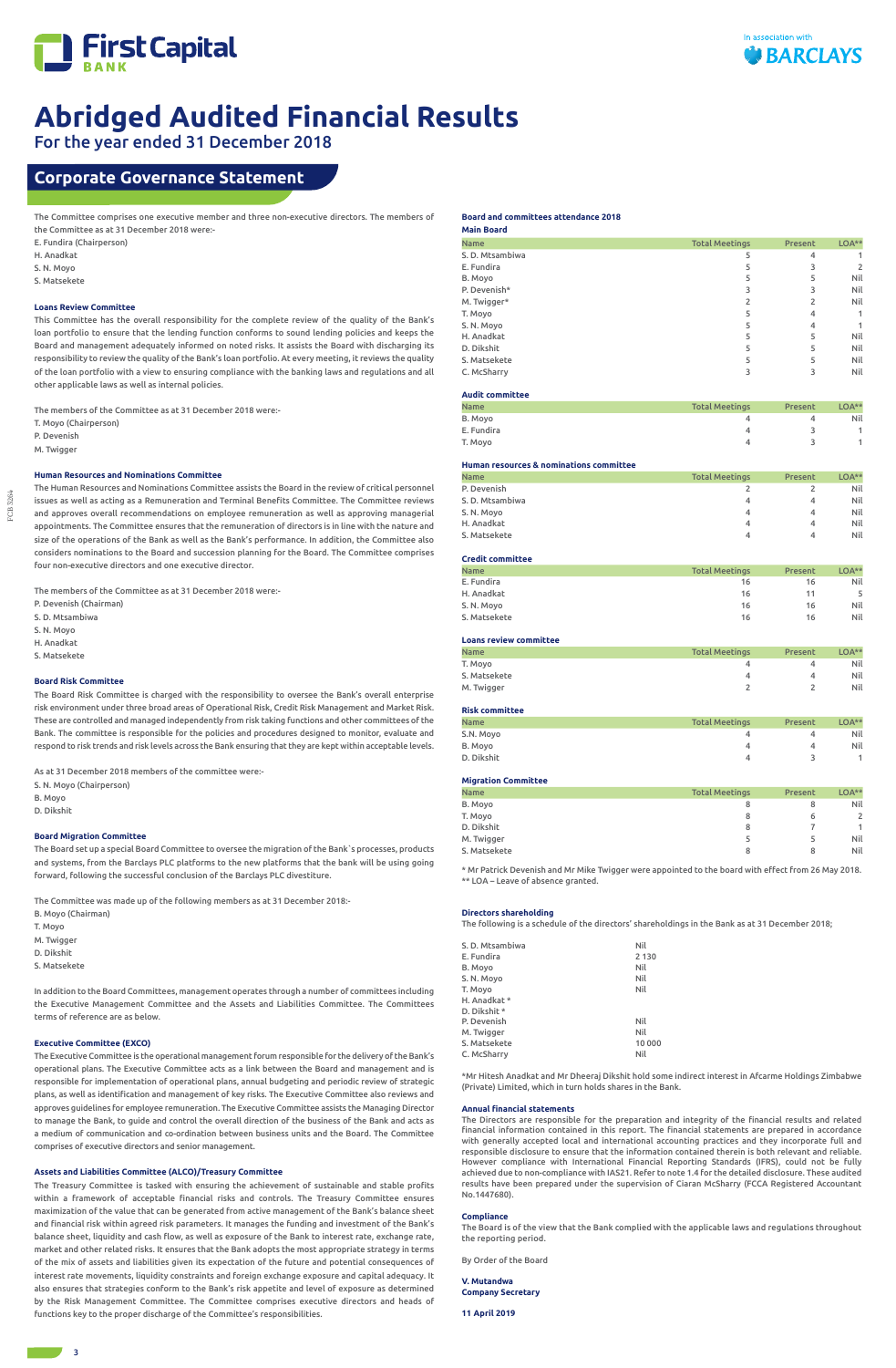

For the year ended 31 December 2018

4

# **Statement of Comprehensive Income**

# for the year ended 31 December 2018

|                                                                                          |                | 2018      | 2017      |
|------------------------------------------------------------------------------------------|----------------|-----------|-----------|
|                                                                                          | <b>Notes</b>   | \$000     | \$000     |
| Interest income                                                                          | $\overline{2}$ | 41 477    | 21810     |
| Interest expense                                                                         | 3              | (1430)    | (305)     |
| Net interest income                                                                      |                | 40 047    | 21 505    |
| Net fee and commission income                                                            | 4              | 27 4 68   | 32 411    |
| Net trading income                                                                       | 5              | 11835     | 16 142    |
| Net investment income                                                                    | 6              | 1402      | 1016      |
| Other income                                                                             | 7              | 940       | 432       |
| <b>Total non-interest income</b>                                                         |                | 41 645    | 50 001    |
| <b>Total income</b>                                                                      |                | 81 692    | 71506     |
| Impairment losses on loans and advances                                                  | 11             | (2461)    | (102)     |
| Net operating income                                                                     |                | 79 2 31   | 71 404    |
| Staff costs                                                                              | 8              | (25, 408) | (24195)   |
| Infrastructure costs                                                                     | 9              | (11481)   | (9471)    |
| Administration and general expenses                                                      | 10             | (17197)   | (12750)   |
| <b>Operating expenses</b>                                                                |                | (54086)   | (46, 416) |
| Share of profit of joint venture                                                         |                |           | 310       |
| <b>Profit before tax</b>                                                                 |                | 25 145    | 25 298    |
| Taxation                                                                                 | 12             | (823)     | (5, 508)  |
| <b>Profit for the year</b>                                                               |                | 24 3 22   | 19790     |
| Other comprehensive income                                                               |                |           |           |
| Items that will not be reclassified subsequently to profit or loss                       |                |           |           |
| Gain on property revaluations                                                            |                | 2076      |           |
| Deferred tax                                                                             |                | (535)     |           |
| Net gain on financial assets at fair value through other comprehensive income<br>(FVOCI) |                | 2 1 2 6   | 3084      |
| Deferred Tax                                                                             |                | (384)     | (557)     |
| Total other comprehensive gain for revaluation and equity securities                     |                | 3 2 8 3   | 2527      |
| Items that will be classified subsequently to profit or loss                             |                |           |           |
| Net gain on financial assets FVOCI - debt secutities                                     |                | 333       | (16)      |
| Deferred tax                                                                             |                | (86)      | 4         |
| Total other comprehensive income on debt securities                                      |                | 247       | (12)      |
| Total other comprehensive gain for the year, net of tax                                  |                | 3530      | 2515      |
| Total comprehensive income for the year                                                  |                | 27852     | 22 305    |
| Basic earnings per share (cents)                                                         |                | 1.13      | 0.92      |

# **Statement of Cash Flows**

for the year ended 31 December 2018

|                                                                |                | 2018<br>\$000 | 2017<br>\$000 |
|----------------------------------------------------------------|----------------|---------------|---------------|
|                                                                | <b>Notes</b>   |               |               |
| Cash flow from operating activities                            |                |               |               |
| Profit before income tax                                       |                | 25 145        | 25 298        |
| <b>Adiustments for non-cash items:</b>                         |                |               |               |
| Depreciation of property and equipment                         | 9              | 2516          | 2 5 2 3       |
| Effect of fair value loss on investment property               |                |               | (205)         |
| Impairment loss on financial assets                            | 11             | 2461          | 102           |
| Income from non-current asset held for sale                    | $\overline{7}$ | (335)         |               |
| Dividend income from investment securities                     |                | (1402)        | (1016)        |
| Profit on disposal of property and equipment                   | $\overline{7}$ | (263)         | (104)         |
| Interest accrual on financial assets                           |                | (12140)       | (4100)        |
| Staff loan prepayment amortisation                             |                | (57)          | (44)          |
| Share based payment expense                                    |                | 53            | 92            |
| Net derivative assets                                          |                |               | (2)           |
| Cash flow from operating activities                            |                | 15978         | 22 544        |
| (Increase)/decrease in loans and advances to customers         |                | (84311)       | 28 231        |
| Increase in other assets                                       |                | (639)         | (205)         |
| Increase in deposits from customers                            |                | 106 514       | 52 074        |
| Increase in other liabilities                                  |                | 8 2 1 2       | 2671          |
| Income taxes paid                                              |                | (1979)        | (5881)        |
| Transfer into restricted bank balances                         |                | (22927)       | (9093)        |
| Net cash generated in operating activities                     |                | 20848         | 90 341        |
| Cash flow from investing activities                            |                |               |               |
| Purchase of property and equipment                             | 19             | (10479)       | (2040)        |
| Proceeds from sale of property and equipment                   |                | 322           | 175           |
| Dividend received from investment securities                   |                | 1402          | 1016          |
| Interest received from investment securities                   |                | 17 2 5 9      |               |
| Purchase of investment securities                              |                | (468914)      | (134337)      |
| Proceeds from sale and maturities of investment securities     |                | 292 029       | 93 347        |
| Net cash used in investing activities                          |                | (168381)      | (41839)       |
| <b>Cash flows from financing activities</b>                    |                |               |               |
| Proceeds from issue of shares under a share based payment plan |                | 44            | 71            |
| Net cash generated from financing activities                   |                | 44            | 71            |
| Net (decrease)/increase in cash and cash equivalents           |                | (147489)      | 48 573        |
|                                                                |                |               |               |
| Cash and cash equivalents at the beginning of the year         |                | 260709        | 212 136       |
| Cash and cash equivalents at the end of the year               | 13.2           | 113 220       | 260 709       |
|                                                                |                |               |               |



# **Statement of Financial Position**f

as at 31 December 2018

# **Statement of Changes in Equity**

|                                                                        |              | 2018    | 2017     |
|------------------------------------------------------------------------|--------------|---------|----------|
|                                                                        | <b>Notes</b> | \$000   | \$000    |
|                                                                        |              |         |          |
| <b>Assets</b>                                                          |              |         |          |
| Cash and bank balances                                                 | 13           | 150 707 | 278 570  |
| Derivative financial instruments                                       | 14           |         | 4        |
| Investment securities (2017: Available-for-sale investment securities) | 15           | 289 001 | 5235     |
| Loans and receivables from banks                                       | 16           | 4030    | 110952   |
| Loans and advances to customers                                        | 17           | 194 675 | 112038   |
| Other assets                                                           | 18           | 8553    | 7578     |
| Property and equipment                                                 | 19           | 30 602  | 20 621   |
| Investment properties                                                  | 20           | 5 1 4 5 | 5 1 4 5  |
| Non-current assets held for sale                                       | 21           | 14829   | 14829    |
| Current tax assets                                                     |              | 1 2 0 2 | 637      |
| <b>Total assets</b>                                                    |              | 698 744 | 555 609  |
|                                                                        |              |         |          |
| <b>Liabilities</b>                                                     |              |         |          |
| Derivative financial instruments                                       | 14           | 1       | 2        |
| <b>Deposits from banks</b>                                             | 22           | 2905    | 6233     |
| Deposits from customers                                                | 23           | 553 564 | 443783   |
| Provisions                                                             | 24           | 3 1 6 3 | 2 3 7 6  |
| Other liabilities                                                      | 25           | 18054   | 12 4 3 5 |
| Deferred tax liabilities                                               |              | 2748    | 2 4 6 5  |
| Balances due to Group companies                                        | 34.5         | 1806    |          |
| <b>Total liabilities</b>                                               |              | 582 241 | 467 294  |
|                                                                        |              |         |          |
| <b>Capital and reserves</b>                                            |              |         |          |
| Share capital                                                          | 27           | 215     | 215      |
| Share premium                                                          | 27           | 23 837  | 23764    |
| Non-distributable reserves                                             | 27           | 7785    | 7785     |
| FVOCI reserve (2017: Available-for-sale reserve)                       | 27           | 4926    | 2930     |
| <b>Revaluation reserve</b>                                             | 27           | 4935    | 3456     |
| Impairment Reserve-FVOCI financial assets                              | 27           | 611     |          |
| Share-based payment reserve                                            | 27           | 1 2 2 8 | 1205     |
| Retained income                                                        |              | 72 966  | 48 9 60  |
| <b>Total equity</b>                                                    |              | 116 503 | 88 3 15  |
|                                                                        |              |         |          |
| <b>Total equity and liabilities</b>                                    |              | 698 744 | 555 609  |

|                                                          |              |                          |                          |                          |                          | Impairment              |                 |          |              |
|----------------------------------------------------------|--------------|--------------------------|--------------------------|--------------------------|--------------------------|-------------------------|-----------------|----------|--------------|
|                                                          |              |                          | Non-                     | Fair value through other |                          | reserve-                |                 |          |              |
|                                                          | <b>Share</b> | <b>Share</b>             | distributable            | comprehensive income     | Revaluation              | <b>FVOCI</b>            | Share-based     | Retained | <b>Total</b> |
|                                                          | capital      | premium                  | reserve                  | reserve                  | <b>reserve</b>           | <b>financial assets</b> | payment reserve | earnings | equity       |
|                                                          | \$000        | \$000                    | \$000                    | \$000                    | \$000                    | \$000                   | \$000           | \$000    | \$000        |
| Balance at 1 January 2018                                | 215          | 23764                    | 7785                     | 2930                     | 3456                     |                         | 1 2 0 5         | 48 9 60  | 88 315       |
| <b>Profit for the year</b>                               | $\,$         |                          | $\overline{\phantom{a}}$ | $\overline{\phantom{a}}$ |                          |                         |                 | 24 3 22  | 24 3 22      |
| Other comprehensive income for the year                  |              |                          |                          | 1989                     | 1541                     |                         |                 |          | 3 5 3 0      |
| Total comprehensive income for the year                  |              |                          |                          | 1989                     | 1541                     |                         |                 | 24 3 22  | 27852        |
| Recognition of share-based payments                      |              |                          |                          | $\overline{\phantom{a}}$ |                          |                         | 53              |          | 53           |
| Issue of ordinary shares under share-based payment plans | . .          | 73                       |                          |                          | $\overline{\phantom{a}}$ |                         | (30)            |          | 43           |
| Gain on disposal of FVOCI                                | $\sim$       | $\sim$                   |                          |                          |                          |                         |                 |          |              |
| Realisation of revaluation reserve                       |              |                          |                          |                          | (62)                     |                         |                 | 62       |              |
| Impairment on FVOCI financial assets                     | $\,$         |                          | $\overline{\phantom{a}}$ | $\sim$                   | $\overline{\phantom{a}}$ | 611                     | $\sim$          |          | 611          |
| Effect of initial IFRS9 application                      | $\sim$       | $\sim$                   |                          | $\,$                     | $\overline{\phantom{a}}$ | ۰                       |                 | (509)    | (509)        |
| Tax effect on IFRS9 initial impact                       | $\,$         | $\overline{\phantom{a}}$ |                          | $\,$                     | $\,$                     | ٠                       |                 | 131      | 131          |
| Total net effect of IFRS9 (Note 1.6)                     |              |                          |                          |                          |                          | 611                     |                 | (378)    | 233          |
| Balance at 31 December 2018                              | 215          | 23837                    | 7785                     | 4926                     | 4935                     | 611                     | 1 2 2 8         | 72966    | 116 503      |
| Note                                                     | 27           |                          |                          |                          |                          |                         |                 |          |              |

|                                                                 |              |              |                |           |                    | Impairment              |                 |          |              |
|-----------------------------------------------------------------|--------------|--------------|----------------|-----------|--------------------|-------------------------|-----------------|----------|--------------|
|                                                                 |              |              | Non-           | Available |                    | reserve-                |                 |          |              |
|                                                                 | <b>Share</b> | <b>Share</b> | distributable  | for sale  | <b>Revaluation</b> | <b>FVOCI</b>            | Share-based     | Retained | <b>Total</b> |
|                                                                 | capital      | premium      | <b>reserve</b> | reserve   | <b>reserve</b>     | <b>financial assets</b> | payment reserve | earnings | equity       |
|                                                                 | \$000        | \$000        | \$000          | \$000     | \$000              | \$000                   | \$000           | \$000    | \$000        |
|                                                                 |              |              |                |           |                    |                         |                 |          |              |
| Balance at 1 January 2017                                       | 215          | 23 642       | 7785           | 415       | 3519               |                         | 1 1 6 4         | 28 4 5 3 | 65 193       |
| <b>Profit for the year</b>                                      |              |              |                |           |                    |                         | $\,$            | 19790    | 19790        |
| Other comprehensive income for the year                         |              |              |                | 2515      |                    |                         |                 |          | 2 5 1 5      |
| Total comprehensive income for the year                         |              |              |                | 2515      |                    |                         |                 | 19790    | 22 305       |
| Recognition of share-based payments                             |              |              |                |           |                    |                         | 92              |          | 92           |
| Realisation of revaluation reserve                              |              |              |                |           | (63)               |                         |                 | 63       |              |
| Issue of ordinary shares under share-based payment plans        |              | 122          |                |           | . .                |                         | (51)            |          | 71           |
| Contribution from Group towards compensation for loss of office |              |              |                |           |                    |                         |                 | 654      | 654          |
| Balance at 31 December 2017                                     | 215          | 23764        | 7785           | 2930      | 3456               |                         | 1 2 0 5         | 48 9 60  | 88 315       |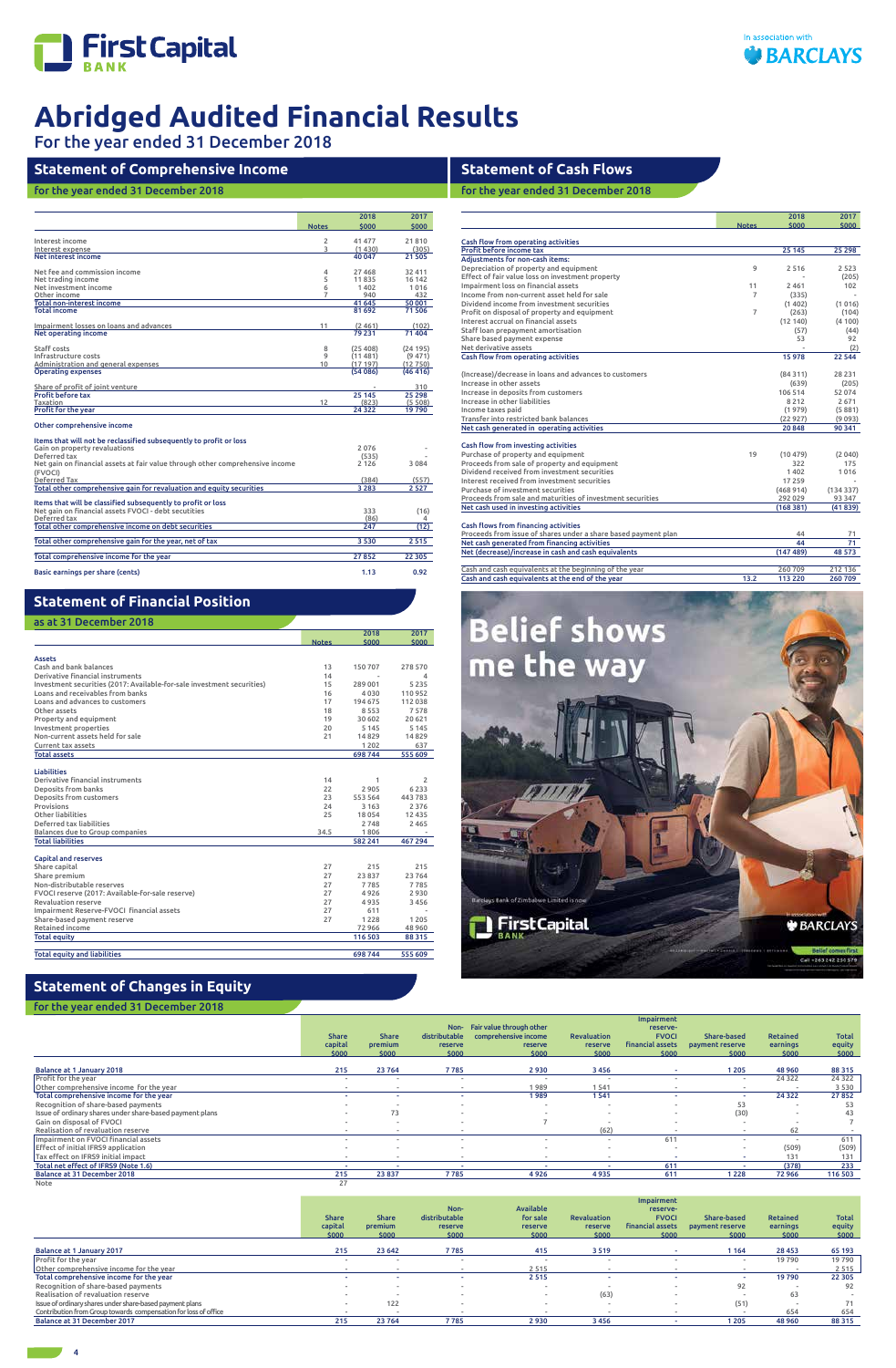

IFRS15- Revenue from contracts with customers adoption<br>IFRS15 establishes a framework for determining when and how much revenue is recognised. Under IFRS15,<br>IFRS15 establishes a framework for determining when and how much

IFRS9-Financial Instruments adoption<br>The Bank has adopted IFRS9 as issued by the International Accounting Standards Board (IASB) in July 2014<br>with effect from 1 January 2018, which resulted in changes in accounting policie

The Bank did not early adopt IFRS9 in previous periods. As permitted by the transitional provisions of IFRS9,<br>the Bank elected not to restate comparative figures. Any adjustments to the carrying amounts of financial<br>assets

For the year ended 31 December 2018

The net impact of \$508 738 was adjusted through retained earnings in the statement of changes in equity

- 
- Classification of Financial instruments<br>Under IFRS9, on initial recognition, a financial asset is classified as measured at:<br>i. Amortised cost<br>ii. Fair value through other comprehensive income (FVOCI) debt inve
- 

The classification of financial assets under IFRS9 is generally based on the business model in which a<br>financial asset is managed and its contractual cash flow characteristics. Derivatives embedded in contracts<br>where the h

i) Hold to collect contractual cash-flow - Amortised cost<br>A financial asset is measured at amortised cost if it meets both of the following conditions and is not<br>designated as at FVTPL:<br>• It is held within a business model

- 
- ii) Hold to collect contractual cash-flow and selling FVOCI<br>A debt investment is measured at FVOCI if timests both of the following conditions and is not designated as at FVTPL.<br>• It is held within a business model whose

iii) Other business model - Equity investments (FVOCI)<br>On initial recognition of an equity investment that is not held for trading, the Bank irrevocably elects to<br>present subsequent changes in the investment's fair value i

iv) Hold to sell - (FVTPL)<br>All financial assets not classified as measured at amortised cost or FVOCI as described above are measured at<br>FVTPL. This includes all derivative financial assets and debt instruments held for t

Financial assets and liabilities are initially measured at fair value and transaction costs that are directly<br>attributable to their acquisition, if they are not fair value through profit and loss. Transaction costs for fin

IFRS9 replaces the 'incurred loss' model in IAS39 with an 'expected credit loss' (ECL) model. The new<br>impairment model applies to financial assets measured at amortised cost, contract assets and debt<br>investments at FVOCI, cash and cash equivalents and debt securities.

The following accounting policies apply to the subsequent measurement of financial assets.

#### Impairment of financial assets

The abridged audited financial results for the period have been prepared on the historical cost basis except for the following;<br>(i) Equity investments at fair value through other comprehensive income (FVOCI)<br>(ii) Envestment property measured at fair value;<br>(ii) Derivative assets/liabilities measured at fair value;<br>(iv) Buildings are meas

- 
- 
- 
- 
- 

1.4. Functional and presentation currency<br>These financial statements are presented in United States Dollars (\$) which is the Bank's presentation currency. The<br>United States Dollar (\$) was the Bank's functional and presenta

- Functional currency assessment<br>2017 Financial year assessment<br>In assessing the functional currency, the Bank used guidance from IAS21 which has primary and secondary<br>factors in assessing functional currency. These are:<br>fac
- 
- 
- 

IFRS9 outlines a three stage model for impairment based on changes in credit quality since initial recognition

- as summarised below:<br>• Stage 1 Financial instruments not credit impaired on initial recognition and are performing<br>• Stage 2 If significant increase in credit risk is identified the asset is moved to stag
- 

#### Expected credit losses measurement(ECLs)

- 
- ECLs are measured on either a 12 month or Lifetime basis depending on whether a significant increase<br>in credit risk has occurred since initial recognition or whether the asset is considered credit impaired<br>The Bank uses a
- 

The impairment impact of initial application of the new provisioning model in transitioning from IAS 39 to IFRS9 is as shown below

|                                                         | <b>Impact of Impairment</b> |
|---------------------------------------------------------|-----------------------------|
|                                                         | \$000                       |
| Impairment balance for IAS39 at 31 December 2017        | 4811                        |
| Financial assets at amortised cost - Loans and advances | (419)                       |
| Financial assets at amortised cost - Debt investments   | 928                         |
| Financial assets at FVOCI - Debt investments            |                             |
| Financial assets at FVOCI - Equity investments          |                             |
| Other assets                                            |                             |
| Cash and bank balances                                  |                             |
| Total IFRS9 opening balance at 1 January 2018           | 5320                        |

# **Notes to the Annual Financial Statements**

### for the year ended 31 December 2018

1.<br>1.1. General information and accounting policies<br>1.1. General information controllers in Simon First Capital Bank<br>1.1. First Capital Bank Limited ("the Bank") provides retail, corporate and investment banking services i

1.2. Basis of preparation<br>The Bank's abridged audited financial results are prepared and presented on the basis that they reflect the<br>Information necessary to be a fair summary of the audited cannual financial statements

The full signed annual report can be obtained upon request from the company secretary at the registered office of the Bank

### 1.3. **Basis of measurement**<br>The abridged audited

1.6.1. Effect of adopting IFRS 9 on the classification and measurement of Financial assets and liabilities<br>The following table explains the original measurement categories under IAS39 and the new measurement<br>categories und at 1 January 2018 under IFRS9.

The effect of adopting IFRS9 on the carrying amounts of financial assets at 1 January 2018 relates solely<br>to the new impairment requirements, as described further below. There were no movement of balances<br>between asset cla

The Bank concluded that the United States Dollar (\$) was still the functional and presentation currency, this was in line with the guidance issued by PAAB.

- 2018 Financial year assessment<br>The Bank assessed its functional currency for the year ended 31 December 2018 continuing from the<br>previous assessment done in 2017 using same IAS 21 primary and secondary indicators stated ab
- determined and sectted in NTGS dollars;<br>In RET receipts from operations were largely retained in RTGS dollars;<br>A greater proportion of the Bank's assets and deposits were now predominantly denominated in RTGS dollars

- 
- 
- The Bank also considered the following factors;<br>
"Separation of Nostro and RTGS balances<br>
"The separation of these balance was effective from 1 October 2018, which meant that customers who<br>
had RTGS balances would not ordi

Based on the above considerations the Bank concluded that its functional currency had changed from United<br>States Dollars (\$) to RTGS dollars from 1 October 2018. However, as a t31 December 2018 the RTGS dollar had<br>not been

Statutory Instrument (S.1) 33 of 2019 & IAS21 requirements<br>Following the monetary policy on the 20th of February 2019, Statutory Instrument (S.I) 33 of 2019 was<br>issued effective 22 February 2019 which introduced RTGS dolla

IAS21:238.39 requires that assets and liabilities in foreign currency be converted at the closing market rate<br>to the local currency/reporting currency and income and expense items be converted at the rate of the<br>transactio

IAS21:26 also requires that if exchangeability between two currencies is temporarily lacking the rate used to convert balances is the first subsequent rate at which exchanges could be made.

Non Compliance with IAS21<br>(S.I.) 33 prescribed that RTGS assets and liabilities in United States Dollars (\$) before 22 February 2019 be<br>converted at 1:1 hence the Bank applied this legal requirement when converting balance

#### 1.5. Audit opinion

These abridged audited financial results should be read in conjunction with the complete set of financial statements for the year ended 31 December 2018, which have been audited by KPMG Chartered Accountants (Zimbabwe) and an adverse opinion has been issued thereon. The auditors report, which has an adverse opinion in respect of compliance with IAS21 (Effects of Changes in Foreign Exchange Rates), is available for inspection at the Bank's registered address.

#### 1.6 Accounting policies

The accounting policies applied in the preparation of the abridged audited financial results are consistent<br>with the most recent financial statements for the year ended 31 December 2017 except for the adoption<br>of Internati

### Adoption of new and revised accounting standards

During the current year, the Bank has adopted all of the new and revised standards and interpretations<br>issued by the IASB and the IFRIC that are relevant to its operations and effective for annual reporting<br>periods beginni

Consequently, for notes disclosures, the consequential amendments to IFRS7 disclosures have only been applied to the current period. The comparative period notes disclosures repeat those disclosures made in prior year.

| <b>Financial</b><br>instrument                                              | <b>IAS39 classification</b><br>and measurement | <b>IFRS9 new</b><br>classification and<br>measurement | IAS39 carrying<br>amount at<br>31 December<br>2017<br>\$000 | <b>Re</b><br>-measurement<br>(Impairment<br>impact)<br>\$000 | <b>IFRS9</b> opening<br>amount at<br>1 January<br>2018<br>\$000 |
|-----------------------------------------------------------------------------|------------------------------------------------|-------------------------------------------------------|-------------------------------------------------------------|--------------------------------------------------------------|-----------------------------------------------------------------|
| Loans and<br>advances to<br>customers                                       | Loans and<br>receivables<br>(amortised cost)   | <b>Financial assets</b><br>at amortised cost          | 112 038                                                     | 419                                                          | 112 457                                                         |
| Loans and<br>receivables from<br>banks (held<br>for investment<br>purposes) | Loans and<br>receivables<br>(amortised cost)   | <b>Financial assets</b><br>at amortised cost          | 110 952                                                     | (928)                                                        | 110 024                                                         |
| Investment<br>securities (held<br>for liquidity<br>purposes)                | Available -for -sale<br>investments (FVOCI)    | Financial assets at<br><b>FVOCI</b>                   | 1026                                                        |                                                              | 1026                                                            |
| Investment<br>securities (held<br>for trading)                              | Held for trading<br>(FVPL)                     | <b>Financial assets</b><br>at FVPL                    |                                                             |                                                              |                                                                 |
| Investment<br>securities (equity<br>investments)                            | Available -for -sale-<br>investments (FVOCI)   | Financial assets at<br><b>FVOCI</b>                   | 4 2 0 9                                                     |                                                              | 4 2 0 9                                                         |
| Cash and bank<br>balances                                                   | Loans and<br>receivables<br>amortised cost)    | <b>Financial assets</b><br>at amortised<br>cost       | 278 570                                                     |                                                              | 278 570                                                         |
| Other assets                                                                | Loans and<br>receivables<br>(amortised cost)   | Financial assets at<br>amortised cost                 | 7578                                                        |                                                              | 7578                                                            |

The adoption of IFRS9 has not had a significant effect on the Bank's accounting policies related to financial<br>liabilities and derivative financial instruments; therefore IFRS9 largely retains the existing requirements in<br>I

| <b>Financial instrument</b>                                           | <b>Business model</b>                                  | <b>IFRS9</b> subsequent measurement                                                                                                                                                                                                                                                                                                    |
|-----------------------------------------------------------------------|--------------------------------------------------------|----------------------------------------------------------------------------------------------------------------------------------------------------------------------------------------------------------------------------------------------------------------------------------------------------------------------------------------|
| Loans and advances to<br>customers                                    | Hold to collect<br>contractual<br>cash-flows           | These assets are subsequently measured at amortised cost<br>using the effective interest method. The amortised cost<br>is reduced by impairment losses. Interest income, foreign<br>exchange gains and losses and impairment are recognised<br>in profit or loss. Any gain or loss on derecognition is<br>recognised in profit or loss |
| Loans and receivables<br>from banks (held for<br>investment purposes) | Hold to collect<br>contractual cash-<br>flows          | These assets are subsequently measured at amortised<br>cost using the effective interest method. The amortised<br>cost is reduced by impairment losses. Interest income,<br>foreign exchange on derecognition is recognised in profit<br>or loss.                                                                                      |
| Investment securities-<br>debt (held for liquidity<br>purposes)       | Hold to collect<br>contractual cash-<br>flows and sell | These assets are subsequently measured at fair value.<br>Interest income and impairment is recognised in profit<br>or loss. Other net gains and losses are recognised in<br>OCI. On derecognition, gains and losses accumulated<br>in OCI are reclassified to profit or loss.                                                          |
| Investment securities-<br>eauity                                      | Other business<br>model                                | These assets are subsequently measured at fair value.<br>Dividends are recognised as income in profit or loss unless<br>the dividend clearly are recognised in OCI and are never<br>reclassified to profit or loss.                                                                                                                    |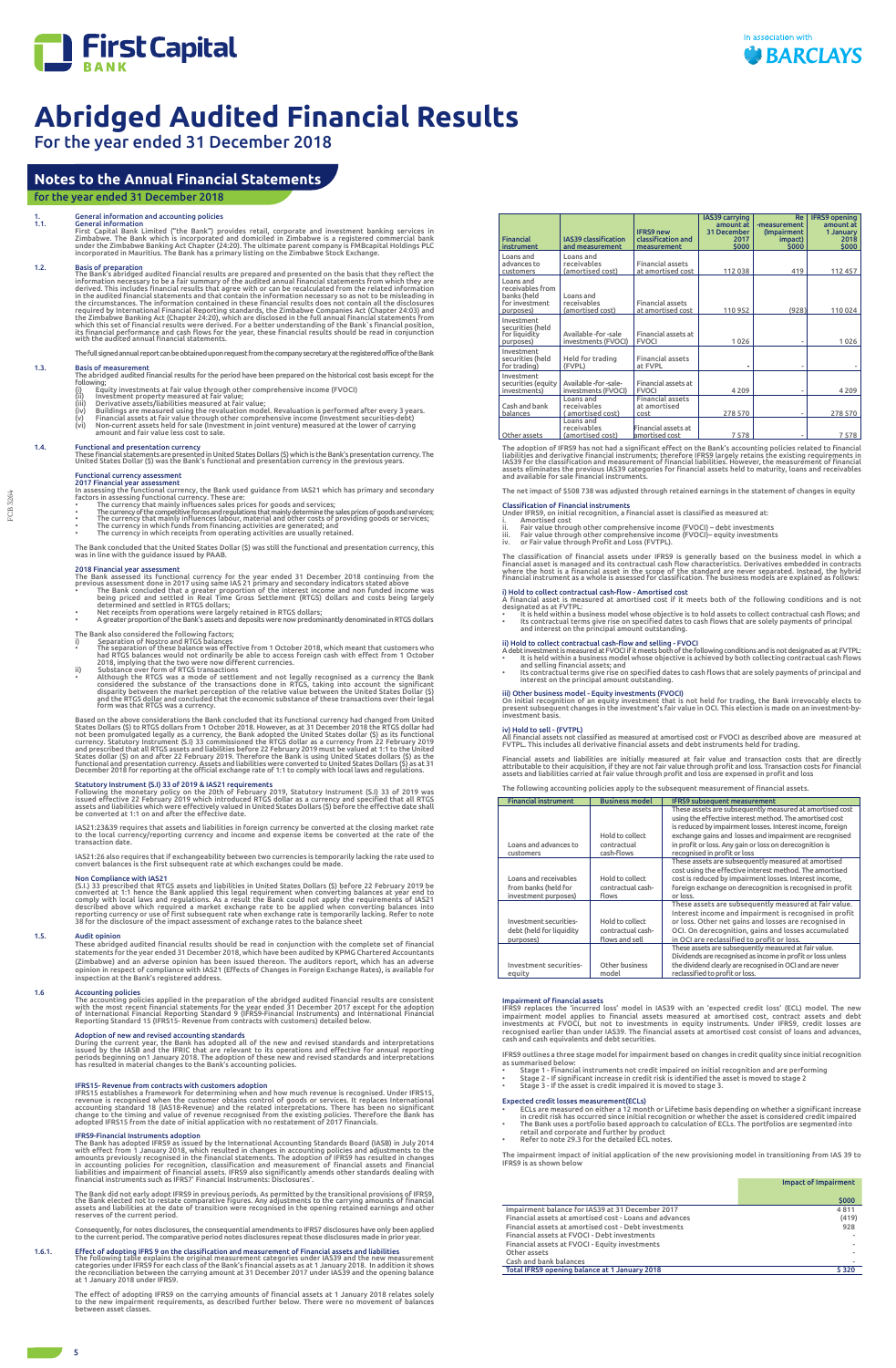

For the year ended 31 December 2018

FCB 3264

FCB 3264

| 2.  | <b>Interest income</b>                                                                                                                                     |                       |                  |
|-----|------------------------------------------------------------------------------------------------------------------------------------------------------------|-----------------------|------------------|
|     |                                                                                                                                                            | 2018<br>\$000         | 2017<br>\$000    |
|     | <b>Bank balances</b><br>Investment securities                                                                                                              | 76<br>25 3 68         | 87<br>6666       |
|     | Loans and advances to customers                                                                                                                            | 16 033                | 15 057           |
|     | <b>Total interest income</b>                                                                                                                               | 41 477                | 21810            |
| 3.  | Interest expense                                                                                                                                           |                       |                  |
|     | Deposits from banks<br><b>Customer deposits</b>                                                                                                            | (1430)                | (1)<br>(304)     |
|     | <b>Total interest expense</b>                                                                                                                              | (1430)                | (305)            |
| 4.  | Net fee and commission income                                                                                                                              |                       |                  |
|     | Fee and commission income                                                                                                                                  |                       |                  |
|     | Account activity fees/ledger fees<br>Insurance commission received                                                                                         | 7 2 9 6<br>411        | 8 1 9 7<br>481   |
|     | Commission received                                                                                                                                        | 13875                 | 14 030           |
|     | Guarantees<br>Card based transaction fees                                                                                                                  | 835<br>2702           | 167<br>5453      |
|     | Cash withdrawal fees                                                                                                                                       | 2850                  | 4 197            |
|     | <b>Total fee and commission income</b>                                                                                                                     | 27969                 | 32 525           |
|     | Fee and commission expense                                                                                                                                 |                       |                  |
|     | Guarantee expense<br>Other fees and commissions                                                                                                            | (350)<br>(151)        | (114)            |
|     | Total fee and commission expense                                                                                                                           | (501)                 | (114)            |
|     | Net fee and commission income                                                                                                                              | 27 4 68               | 32 411           |
|     |                                                                                                                                                            |                       |                  |
|     | Net fee and commission income above excludes amounts included in determining the effective interest<br>rate on financial assets measured at amortised cost |                       |                  |
|     |                                                                                                                                                            |                       |                  |
| 5.  | Net trading income<br>Net foreign exchange income                                                                                                          | 10963                 | 15 2 2 4         |
|     | Trading income - Financial instruments                                                                                                                     | 872                   | 918              |
|     | Net trading income                                                                                                                                         | 11835                 | 16 142           |
| 6.  | Net investment income                                                                                                                                      |                       |                  |
|     | Dividend income<br>Net investment income                                                                                                                   | 1402<br>1402          | 1016<br>1016     |
|     |                                                                                                                                                            |                       |                  |
| 7.  | Other income                                                                                                                                               |                       |                  |
|     | Gain on disposal of property and equipment<br>Rental income                                                                                                | 263<br>342            | 104<br>328       |
|     | Income from non-current asset held for sale                                                                                                                | 335                   |                  |
|     | <b>Total other income</b>                                                                                                                                  | 940                   | 432              |
| 8.  | <b>Staff costs</b>                                                                                                                                         |                       |                  |
|     | Salaries and allowances<br>Social security costs                                                                                                           | (22 249)<br>(206)     | (20168)<br>(197) |
|     | Pension costs: defined contribution plans                                                                                                                  | (2 158)               | (2014)           |
|     | Directors' remuneration - for services as management<br>Directors' compensation for loss of office: funded by the Bank                                     | (742)                 | (839)<br>(231)   |
|     | funded by the Group                                                                                                                                        |                       | (654)            |
|     | Share based payment plan<br><b>Total staff cost</b>                                                                                                        | (53)<br>(25408)       | (92)<br>(24195)  |
|     |                                                                                                                                                            |                       |                  |
|     | Average number of employees during period                                                                                                                  | 702                   | 697              |
| 9.  | Infrastructure costs                                                                                                                                       |                       |                  |
|     | Repairs and maintenance                                                                                                                                    | (1813)                | (1442)           |
|     | Migration costs - Technology                                                                                                                               | (1734)                |                  |
|     | Other property costs                                                                                                                                       | (2 075)               | (2139)           |
|     | Security costs<br>Depreciation of property and equipment                                                                                                   | (1147)<br>(2516)      | (1118)<br>(2523) |
|     | Operating lease rentals                                                                                                                                    | (2196)                | (2 249)          |
|     | Total infrastructure costs                                                                                                                                 | (11 481)              | (9 471)          |
| 10. | Administrative and general expenses                                                                                                                        |                       |                  |
|     | Auditors' remuneration:                                                                                                                                    |                       |                  |
|     | Audit related services                                                                                                                                     | (260)                 | (196)            |
|     | <b>Review services</b><br><b>Total auditor related fees</b>                                                                                                | (23)<br>(283)         | (35)<br>(231)    |
|     |                                                                                                                                                            |                       |                  |
|     | Consultancy, legal and professional fees                                                                                                                   | (787)                 | (546)            |
|     | Subscription, publications, stationery and communications                                                                                                  | (4787)                | (4460)           |
|     | Marketing, advertising and sponsorship<br>Travel and accommodation                                                                                         | (521)<br>(983)        | (376)<br>(757)   |
|     | Entertainment                                                                                                                                              | (66)                  | (29)             |
|     | Cash transportation                                                                                                                                        | (1264)                | (1565)           |
|     | Directors fees<br>Insurance costs                                                                                                                          | (245)                 | (361)            |
|     | Migration cost - branding and other                                                                                                                        | (2 2 3 2 )<br>(1 985) | (2 079)          |
|     | Group recharges                                                                                                                                            | (2491)                |                  |
|     | Card operating expenses                                                                                                                                    | (748)                 | (1510)           |
|     | Other administrative and general expenses<br>Total administrative and general expenses                                                                     | (805)<br>(17197)      | (836)<br>(12750) |
|     |                                                                                                                                                            |                       |                  |
| 11. | <b>Credit impairment losses</b>                                                                                                                            |                       |                  |
|     | Stage1<br>Stage2                                                                                                                                           | (2516)<br>304         |                  |
|     | Stage3                                                                                                                                                     | (355)                 |                  |
|     | Total<br>Identified                                                                                                                                        | (2567)                | (689)            |
|     | Unidentified                                                                                                                                               |                       | 554              |
|     | Total<br>Recoveries of loans and advances previously written off                                                                                           | (2567)<br>106         | (135)            |
|     |                                                                                                                                                            |                       | 33               |

| Income taxes                                    |        |          |
|-------------------------------------------------|--------|----------|
| Income tax recognised in profit or loss         |        |          |
| Normal tax - current year                       | (1414) | (5, 505) |
| Deferred tax                                    | 591    | (3)      |
| Total income tax recognised in the current year | (823)  | (5508)   |

Total before expected credit losses 4 037 110 952 Less: Expected credit loss (7) - Total carrying amount at year end

## 13. Cash balances and equivalents 13.1. Cash and bank balances

| Settlement balance with Central Bank        | 65901   | 248 384  |
|---------------------------------------------|---------|----------|
| Statutory reserve balance with Central Bank | 24 17 6 |          |
| Money market assets                         | 20 007  |          |
| Cash on hand - foreign currency             | 17918   | 15785    |
| Cash on hand - Bond notes and coins         | 4 2 2 4 |          |
| Balances due from group companies           |         |          |
| Balances with banks abroad                  | 18513   | 14 4 0 1 |
| <b>Cash and bank balances</b>               | 150741  | 278 570  |
| Less: Expected Credit loss                  | (34)    |          |
| Net cash and bank balances                  | 150707  | 278 570  |

# **Notes to the Annual Financial Statements**

## for the year ended 31 December 2018

### 13.2. Cash and cash equivalents-cash flow statement

| 2018     | 2017    |
|----------|---------|
| \$000    | \$000   |
| 150741   | 278 570 |
| (7349)   | (7342)  |
| (24176)  |         |
| (3744)   | (4999)  |
| 653      | 713     |
|          |         |
| (2905)   | (6233)  |
| 113 2 20 | 260709  |
|          |         |

14. Derivative financial instruments

The Bank uses cross-currency swaps to manage the foreign currency risks arising from asset and deposit balances held which are denominated in foreign currencies. Forward exchange contracts are for trading and foreign currency risk management purposes.

#### Carrying amount

The fair value of the derivative financial instruments represents the present value of the positive or negative cash flows, which would have occurred if the rights and obligations arising from that instrument were closed out in an orderly market place transaction at year end.

#### Contract amount

The gross notional amount is the sum of the absolute value of all bought and sold contracts. The amount cannot be used to assess the market risk associated with the position and should be used only as a means of assessing the Bank's participation in derivative contracts.

|                                    | <b>Carrying amount</b>                      |                        |                             |
|------------------------------------|---------------------------------------------|------------------------|-----------------------------|
|                                    | <b>Notional contract</b><br>amount<br>\$000 | <b>Assets</b><br>\$000 | <b>Liabilities</b><br>\$000 |
| 2018                               |                                             |                        |                             |
| Foreign exchange derivatives       |                                             |                        |                             |
| Foreign exchange spot trades       | 745                                         |                        |                             |
| Total foreign exchange derivatives | 745                                         | ٠                      |                             |
| 2017                               |                                             |                        |                             |
| Foreign exchange derivatives       |                                             |                        |                             |
| Foreign exchange spot trades       |                                             |                        |                             |
| <b>Currency swap</b>               | 2 1 9 0                                     |                        |                             |
| Total foreign exchange derivatives | 2 1 9 0                                     | 4                      | $\overline{2}$              |

#### 15. Investment securities

 $18.$ 

|                            | 2018    | 2017    |
|----------------------------|---------|---------|
|                            | \$000   | \$000   |
| Treasury bills and bonds   | 282 666 | 1026    |
| Equity securities          | 6335    | 4 2 0 9 |
| Balance at end of the year | 289 001 | 5235    |
|                            |         |         |

Treasury bills and bonds classified as investment securities are held to collect contractual cash flows and sell if the need arises. They are measured at fair value.

Expected credit losses are accounted for through impairment reserve in equity. A total of \$610 748 was recognised in the reserve as at 31 December 2018.

Equity securities are designated as fair value through other comprehensive income and measured at fair value.

|                                     | 2018    | 2017    |
|-------------------------------------|---------|---------|
|                                     | \$000   | \$000   |
| Balance at beginning of the year    | 5 2 3 5 | 34 104  |
| Additions                           | 270 038 |         |
| <b>Accrued interest</b>             | 11733   | 15      |
| Maturities                          | (464)   | (31953) |
| Changes in fair value               | 2459    | 3 0 6 9 |
| Balance at end of the year          | 289 001 | 5 2 3 5 |
| Loans and receivables from banks    |         |         |
| Treasury bills                      | 3 3 8 4 | 110 239 |
| Clearing balances due from banks    | 653     | 713     |
| Total hefore expected credit losses | 4.037   | 110952  |

Treasury bills held for investment purpose are classified as financial assets at amortised cost. These financial assets are held to earn interest income over their tenor and to collect contractual cash flows.

| Loans and advances to customers                        |                                          |                          |                                                             |                       |  |  |
|--------------------------------------------------------|------------------------------------------|--------------------------|-------------------------------------------------------------|-----------------------|--|--|
|                                                        | <b>Retail</b><br><b>Banking</b><br>\$000 | <b>Business</b><br>\$000 | Corporate and<br><b>Banking Investment Banking</b><br>\$000 | <b>Total</b><br>\$000 |  |  |
| 2018                                                   |                                          |                          |                                                             |                       |  |  |
| Personal and term loans                                | 40 850                                   | 47 558                   | 68 250                                                      | 156 658               |  |  |
| Mortgage loans                                         | 8 3 9 8                                  |                          |                                                             | 8398                  |  |  |
| Overdrafts                                             | 283                                      | 3 3 3 6                  | 32 860                                                      | 36479                 |  |  |
| Interest in suspense                                   |                                          | (375)                    |                                                             | (375)                 |  |  |
| <b>Gross loans and advances to customers</b>           | 49 531                                   | 50 519                   | 101 110                                                     | 201 160               |  |  |
| <b>Less: Expected credit losses</b>                    |                                          |                          |                                                             |                       |  |  |
| Stage 1 - 12 month ECL                                 | (607)                                    | (1423)                   | (2686)                                                      | (4716)                |  |  |
| Stage 2 - Lifetime ECL not credit impaired             | (25)                                     | (7)                      | (511)                                                       | (543)                 |  |  |
| Stage 3 - Lifetime ECL credit impaired                 | (483)                                    | (743)                    |                                                             | (1226)                |  |  |
| Total                                                  | (1115)                                   | (2173)                   | (3197)                                                      | (6485)                |  |  |
| Net loans and advances to customers                    | 48 416                                   | 48 3 46                  | 97913                                                       | 194 675               |  |  |
| 2017                                                   |                                          |                          |                                                             |                       |  |  |
| Personal and term loans                                | 40 485                                   | 11 594                   | 28 013                                                      | 80092                 |  |  |
| Mortgages                                              | 8028                                     |                          |                                                             | 8028                  |  |  |
| Overdrafts                                             | 331                                      | 2589                     | 26 205                                                      | 29 125                |  |  |
| Interest in suspense                                   |                                          | (375)                    | (21)                                                        | (396)                 |  |  |
| Gross loans and advances to customers                  | 48 844                                   | 13 808                   | 54 197                                                      | 116849                |  |  |
| Less: allowance for impairment                         |                                          |                          |                                                             |                       |  |  |
| Identified impairment                                  | (1603)                                   | (453)                    |                                                             | (2056)                |  |  |
| Unidentified impairment                                | (786)                                    | (626)                    | (1343)                                                      | (2755)                |  |  |
| <b>Total</b>                                           | (2389)                                   | (1079)                   | (1343)                                                      | (4811)                |  |  |
| Net loans and advances to customers                    | 46 455                                   | 12729                    | 52 854                                                      | 112038                |  |  |
| Other assets                                           |                                          |                          |                                                             |                       |  |  |
|                                                        |                                          |                          | 2018                                                        | 2017                  |  |  |
| Prepayments and stationery                             |                                          |                          | \$000<br>2867                                               | \$000<br>2 1 3 9      |  |  |
| Card transactions                                      |                                          |                          | 2 2 4 9                                                     | 2 2 0 6               |  |  |
| Other debtors                                          |                                          |                          | 754                                                         | 876                   |  |  |
| Income receivable from non-current asset held for sale |                                          |                          | 335                                                         |                       |  |  |
| Staff loans market interest rate adjustment            |                                          |                          | 2 3 4 8                                                     | 2357                  |  |  |
|                                                        |                                          |                          | 8553                                                        | 7578                  |  |  |
| Current                                                |                                          |                          | 6702                                                        | 5535                  |  |  |
| Non-current                                            |                                          |                          | 1851                                                        | 2043                  |  |  |
|                                                        |                                          |                          | 8553                                                        | 7578                  |  |  |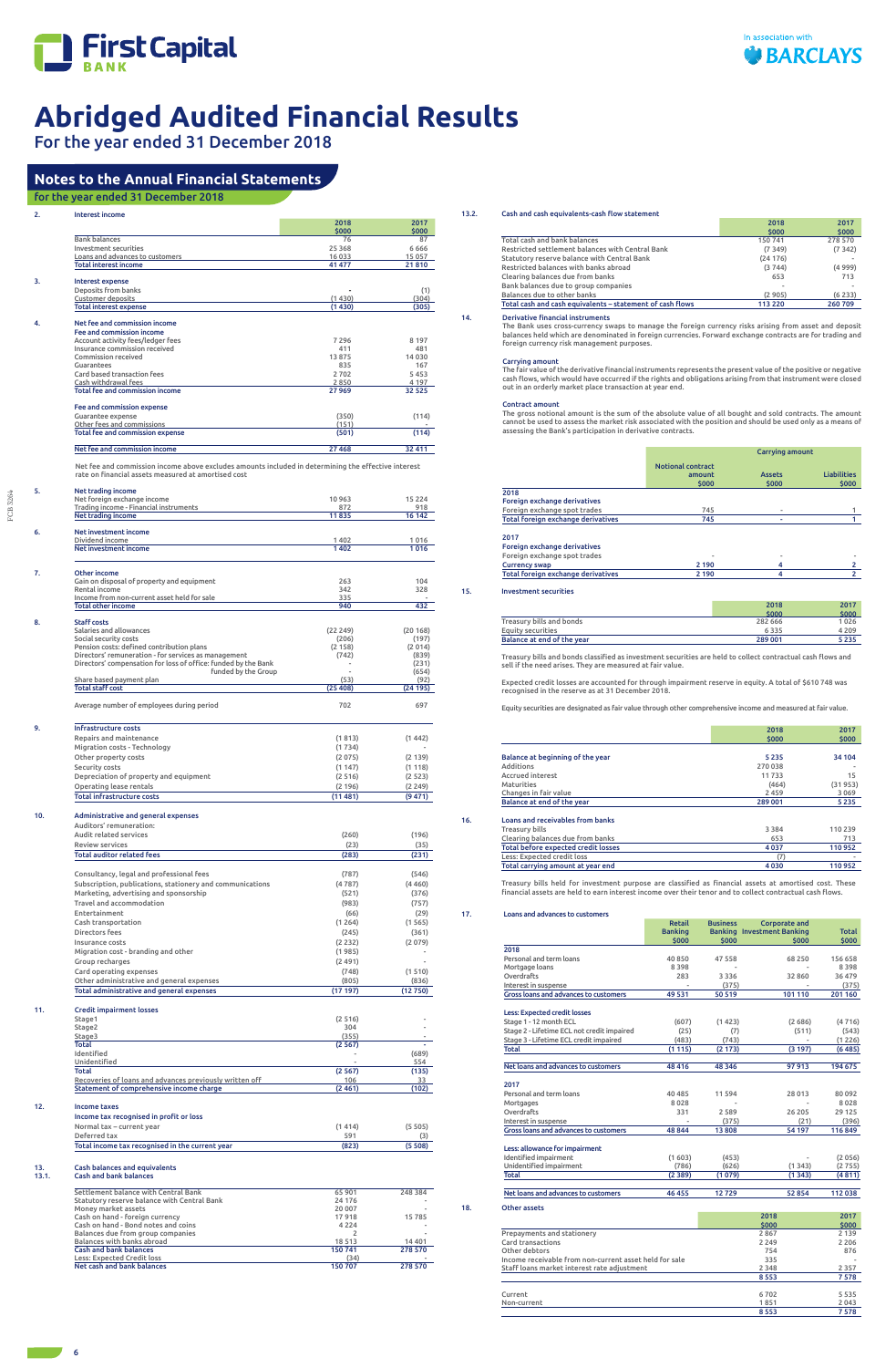

For the year ended 31 December 2018

7

| Property and equipment                     |                          |                     |         |                          |              |                                             |          |
|--------------------------------------------|--------------------------|---------------------|---------|--------------------------|--------------|---------------------------------------------|----------|
|                                            | Land and                 |                     |         | <b>Furniture</b>         | <b>Motor</b> | <b>Assets</b><br>under                      |          |
|                                            |                          | buildings Computers |         |                          |              | Equipment and fittings vehicles development | Total    |
| 2018                                       | \$000                    | \$000               | \$000   | \$000                    | \$000        | \$000                                       | \$000    |
| Balance at beginning of the year           | 14927                    | 1925                | 330     | 737                      | 2702         |                                             | 20 621   |
| <b>Additions</b>                           | $\overline{\phantom{a}}$ | 1404                | 839     | 136                      | 778          | 7322                                        | 10 479   |
| Revaluation                                | 2076                     | ٠                   | ٠       | $\overline{\phantom{a}}$ | ۰            | ٠                                           | 2076     |
| <b>Disposals</b>                           | ٠                        | (46)                | (7)     | (18)                     | (707)        | ٠                                           | (778)    |
| Depreciation charge on disposals           | ۰                        | 45                  | 7       | 10                       | 658          | ٠                                           | 720      |
| Depreciation charge                        | (288)                    | (941)               | (168)   | (243)                    | (876)        | ٠                                           | (2516)   |
| Carrying amount at end of the year         | 16715                    | 2 3 8 7             | 1001    | 622                      | 2555         | 7322                                        | 30 602   |
| Cost or valuation                          | 16715                    | 7064                | 3 2 9 6 | 1763                     | 5 1 8 3      | 7322                                        | 41 3 4 3 |
| Accumulated depreciation and<br>impairment | $\overline{\phantom{a}}$ | (4677)              | (2295)  | (1141)                   | (2628)       | $\overline{\phantom{a}}$                    | (10741)  |
| Carrying amount at end of the year         | 16715                    | 2 3 8 7             | 1001    | 622                      | 2555         | 7322                                        | 30 602   |

A total of \$7.3 million included in assets relate to the new system being developed by the Bank.

|                                         | Land and | buildings Computers Equipment and fittings |         | <b>Furniture</b> | <b>Motor</b><br>vehicles | <b>Total</b>       |
|-----------------------------------------|----------|--------------------------------------------|---------|------------------|--------------------------|--------------------|
| 2017                                    | \$000    | \$000                                      | \$000   | \$000            | \$000                    | \$000              |
| Balance at beginning of the year        | 15 2 15  | 2482                                       | 367     | 635              | 2 5 8 6                  | 21 2 8 5           |
| Additions                               | ۰        | 441                                        | 161     | 309              | 1 1 2 9                  | 2040               |
| <b>Disposals</b>                        | ۰        | (353)                                      | (133)   | (29)             | (845)                    | (1360)             |
| Depreciation charge on disposals        | ٠        | 328                                        | 132     | 29               | 690                      | 1 1 7 9            |
| Depreciation charge                     | (288)    | (973)                                      | (197)   | (207)            | (858)                    | (2523)             |
| Carrving amount at end of the year      | 14927    | 1925                                       | 330     | 737              | 2702                     | 20 621             |
|                                         |          |                                            |         |                  |                          |                    |
| Cost or valuation                       | 17594    | 5707                                       | 2 4 6 3 | 1646             | 5075                     | 32 485             |
| Accumulated depreciation and impairment | (2667)   | (3782)                                     | (2 133) | (909)            |                          | $(2373)$ $(11864)$ |
| Carrving amount at end of the year      | 14927    | 1925                                       | 330     | 737              | 2702                     | 20 621             |

Property and equipment was subjected to impairment testing by way of internal evaluation of obsolescence of equipment. Revaluation takes place after every three years. Land and buildings were revalued<br>at 31 December 2018 by an independent valuer. If land and buildings were stated on the historical cost basis,<br>the pledged as collateral as at 31 December 2018.

#### 20. Investment properties

|                                                  | 2018    | 2017    |
|--------------------------------------------------|---------|---------|
|                                                  | \$000   | \$000   |
| <b>Fair value</b>                                |         |         |
| Balance at beginning of the year                 | 5 1 4 5 | 5250    |
| Changes in fair value                            | ۰       | (105)   |
| Balance at the end of the year                   | 5 1 4 5 | 5 1 4 5 |
|                                                  |         |         |
| Rental income derived from investment properties | 342     | 328     |

Investment property comprises commercial properties that are leased to third parties. No contingent rents are charged. The property was fair valued in 2018 with nil fair value movement (2017 had a loss of \$105 000). Rental income from investment property of \$342 000 (2017: \$327 770) is recognised in other income.

The fair value of investment property was determined by external, independent property valuers, having the appropriate recognised professional qualifications and recent experience in the location and category of the property being valued. The independent valuers provide the fair value of the Bank`s investment property portfolio annually.

The staff retention incentive represents a provision for a performance based staff incentive to be paid to<br>staff and is included in staff costs. Employee entitlements to annual leave are recognised when they accrue to<br>empl employees up to the reporting date and the charge is recognised in profit or loss within "staff costs".

The fair value measurement of the investment property has been categorised as Level 3 in the fair value hierarchy (Note 32) based on the inputs to the valuation technique used.

П

#### 21. Non-current asset held for sale

| Investment in joint venture                    | \$000<br>14829 | \$000<br>14519 |
|------------------------------------------------|----------------|----------------|
| Share of profit of joint venture held for sale | ۰              | 310            |
| Total                                          | 14829          | 14829          |

The Bank is considering various alternative options to dispose its 50% shareholding in Makasa Sun. Taking into consideration the various alternatives and the timing of regulatory approvals granted, management's assessment is that the joint venture continues to be classified as non-current asset held for sale.

#### 22. Balances due to other banks

|                                      | 2018  | 2017  |
|--------------------------------------|-------|-------|
|                                      | \$000 | \$000 |
| Bank balances due to banks abroad    | $\,$  | 449   |
| Clearing balances due to other banks | 2905  | 5784  |
|                                      | 2905  | 6233  |

#### 23. Deposits from customers

|                        | <b>Retail Banking</b> | <b>Business</b> | Corporate and<br><b>Banking Investment Banking</b> | <b>Total</b> |
|------------------------|-----------------------|-----------------|----------------------------------------------------|--------------|
|                        | \$000                 | \$000           | \$000                                              | 5000         |
| 2018                   |                       |                 |                                                    |              |
| Demand deposits        | 83 099                | 141812          | 205 492                                            | 430 403      |
| Time and call deposits | 909                   | 47452           | 51 425                                             | 99786        |
| Savings accounts       | 14 370                |                 | $\,$                                               | 14 3 7 1     |
| Other                  | $\blacksquare$        | ۰               | 9 0 0 4                                            | 9004         |
| <b>Total</b>           | 98 378                | 189 265         | 265 921                                            | 553 564      |

#### 2017

| Demand deposits  | 81 2 31 | 124777  | 178 118  | 384 126  |
|------------------|---------|---------|----------|----------|
| Call deposits    | 569     | 450     | 30 096   | 31 1 1 5 |
| Savings accounts | 16 077  |         | $\,$     | 16079    |
| Other            | ۰       | $\,$    | 12 4 6 3 | 12 4 63  |
| <b>Total</b>     | 97877   | 125 229 | 220 677  | 443 783  |

Included in the deposits above are foreign currency deposits of \$49.8 million. Deposits from customers only include financial instruments classified as liabilities at amortised cost. Fair value of deposits from customers approximates carrying amount because of their short tenure. Included in customer accounts are deposits of \$9 004 124 (2017: \$12 463 068) held as collateral for loans advanced and letters of credit.

| <b>Concentration of customer deposits</b> | 2018    |     | 2017    |     |
|-------------------------------------------|---------|-----|---------|-----|
|                                           | \$000   | %   | \$000   | %   |
| <b>Trade and services</b>                 | 198 263 | 36  | 142 129 | 32  |
| <b>Energy and minerals</b>                | 16 30 3 | 3   | 36 25 2 | 8   |
| Agriculture                               | 50724   | 9   | 42749   | 10  |
| Construction and property                 | 3027    |     | 4 1 3 9 |     |
| Light and heavy industry                  | 63844   | 12  | 49 427  | 11  |
| Physical persons                          | 98 342  | 18  | 97880   | 22  |
| Transport and distribution                | 79 342  | 14  | 52 445  | 12  |
| <b>Financial services</b>                 | 43719   | 8   | 18763   | 4   |
| <b>Total</b>                              | 553 564 | 100 | 443783  | 100 |

24. Provisions

|                                 | <b>Staff retention</b><br>incentive<br>\$000 | Outstanding<br>employee leave<br>\$000 | Total<br>\$000 |
|---------------------------------|----------------------------------------------|----------------------------------------|----------------|
| 2018                            |                                              |                                        |                |
| Balance at 1 January 2018       | 2036                                         | 340                                    | 2 3 7 6        |
| Provisions made during the year | 2 2 8 0                                      | 517                                    | 2797           |
| Provisions used during the year | (2010)                                       | $\overline{\phantom{a}}$               | (2010)         |
| Balance at 31 December 2018     | 2 3 0 6                                      | 857                                    | 3 1 6 3        |
| 2017                            |                                              |                                        |                |
| Balance at 1 January 2017       | 1567                                         | 456                                    | 2023           |
| Provisions made during the year | 1984                                         | 284                                    | 2 2 6 8        |
| Provisions used during the year | (1515)                                       | (400)                                  | (1915)         |
| Balance at 31 December 2017     | 2036                                         | (340)                                  | 2 3 7 6        |

#### 25. Other liabilities

|                                                     | 2018    | 2017     |
|-----------------------------------------------------|---------|----------|
|                                                     | \$000   | \$000    |
| Accrued expenses                                    | 7422    | 5369     |
| Internal accounts including unpresented bank drafts | 10 632  | 7066     |
| <b>Balance at 31 December</b>                       | 18 0 54 | 12 4 3 5 |

## 26. Retirement benefit plans<br>26.1. Barclays Bank Pension Fu

26.1. Barclays Bank Pension Fund The Barclays Bank Pension Fund ("The Fund") manages retirement funds for the active members and pensioners. The Fund is run by appointed Trustees. The assets of the Funds are managed as one composite pool, with no separation for the active members and pensioners. The awarding of pension increases and increase in accumulated values to active members is done in consideration of the performance of the Fund and any requirement to increase risk reserves.

The plan assets comprise of a bank balance, equity instruments and money market deposits at 31 December 2018.

|                          | 2018    | 2017     |
|--------------------------|---------|----------|
|                          | \$000   | \$000    |
| Cash and bank balances   | 1961    | 926      |
| Equities and unit trusts | 38 355  | 26 7 6 7 |
| Money market             | 9 1 2 3 | 6414     |
| Properties               | 34 200  | 34 150   |
| Other                    | 486     | 429      |
| Total                    | 84 125  | 68 686   |

#### Defined contribution plans

The defined contribution pension plan, to which the Bank contributes 100%, is provided for permanent employees. Over and above the Bank's contribution, the employee contributes 5%. Under this scheme, retirement benefits are determined by reference to the employees' and the Bank's contributions to date and the performance of the Fund.

All employees are also members of the National Social Security Authority Scheme, to which both the employer and the employees contribute. The Bank contributes 3.5% of pensionable emoluments (maximum \$700) for eligible employees.

26.2. Defined benefit pension plans The Fund provides for annuities for those pensioners who opted not to purchase the annuity from an external insurer at the point of retirement. All annuities are now purchased outside the Fund at the point of retirement.

The provision of pension annuities to pensioners is a significant defined benefit. As a result, a valuation was performed based on IAS 19; Employee Benefits for the whole Fund for both the assets and liabilities.

Summary of the valuation is shown below:

2018 2017

|                                                         | \$000   | \$000   |
|---------------------------------------------------------|---------|---------|
| Present value of pensioner obligation (defined benefit) | 17 083  | 17 248  |
| Active members liability (defined contribution)         | 43 273  | 34746   |
| Deferred pensioners                                     | 5835    | 4702    |
| Other liabilities-risk pools                            | 1493    | 1323    |
| Other sundry liabilities                                | 1 3 3 7 | 943     |
| Total liabilities                                       | 69 0 21 | 58962   |
| <b>Total assets</b>                                     | 84 125  | 68 68 6 |
|                                                         |         |         |

#### Net surplus (attributable to the Fund) 15 104 9 724

This surplus is attributable to the Fund and the Trustees have discretion as to the application and<br>appropriation of the surplus. The surplus could not be recognised as an asset by the Bank because the Bank<br>will not receiv Fund rules clearly state that the Bank will not be paid any refund relating to the surplus. In addition the Bank<br>is currently not making any additional contributions for the pensioners, therefore, there will be no benefit<br>

| 27. | Share capital                                                                       |         |        |
|-----|-------------------------------------------------------------------------------------|---------|--------|
|     | Authorised share capital                                                            | 2018    | 2017   |
|     |                                                                                     | \$000   | \$000  |
|     | 5 000 000 000 (2016: 5 000 000 000) ordinary shares of USc0.01 per share.           | 500     | 500    |
|     | <b>Issued share capital</b>                                                         |         |        |
|     | 2 156 720 176 (2017: 2 155 630 176) ordinary shares of USc0.01 per share per share. | 215     | 215    |
|     | Share premium                                                                       | 23 837  | 23764  |
|     | Total                                                                               | 24 0 52 | 23 979 |

The total authorised number of ordinary shares at year end was 5 billion (2017: 5 billion). The Bank's shares have a nominal value of USc0,01 from date of issue in United States dollars. The unissued share capital is under the control of the directors subject to the restrictions imposed by the Zimbabwe Companies Act (Chapter 24.03), the Zimbabwe Stock Exchange listing requirements and the Articles and Memorandum of Association of the Bank. A total of 1 090 000 shares were issued during the year under a share based payment plan.

#### Share premium

Premiums from the issue of shares are reported in the share premium, including amounts transferred from

the currency translation reserve when the Zimbabwe economy adopted the multi-currency system in 2009.

Non-distributable reserves This relates to the balance of currency translation reserves arising from the fair valuation of assets and liabilities on 1 January 2009 when the Bank adopted the United States Dollar(\$) as the functional and presentation currency.

|                            | 2018  | 2017  |
|----------------------------|-------|-------|
|                            | \$000 | \$000 |
| Non-distributable reserves | 7 785 | * 785 |
| Total at 31 December 2018  | 7 785 | ' 785 |

#### Impairment reserve

|                                      | 2018 | 2017                     |
|--------------------------------------|------|--------------------------|
|                                      | snnr | \$000                    |
| Impairment on FVOCI financial assets |      | $\overline{\phantom{a}}$ |
| Total at 31 December 2018            |      |                          |

This relates to impairment charge on FVOCI debt securities.

Fair value through other comprehensive income reserve This relates to fair value movements on investment securities held at fair value through other comprehensive income which include equity and debt securities.

#### Revaluation reserve

Revaluation movement on property and equipment is classified under revaluation reserve. Additional detail on revaluation of assets is contained in Note 19.

#### Share based payment reserve

The fair value of share options granted to employees is classified under share based payment reserve. The reserve is reduced when the employees exercise their share options.

# **Notes to the Annual Financial Statements**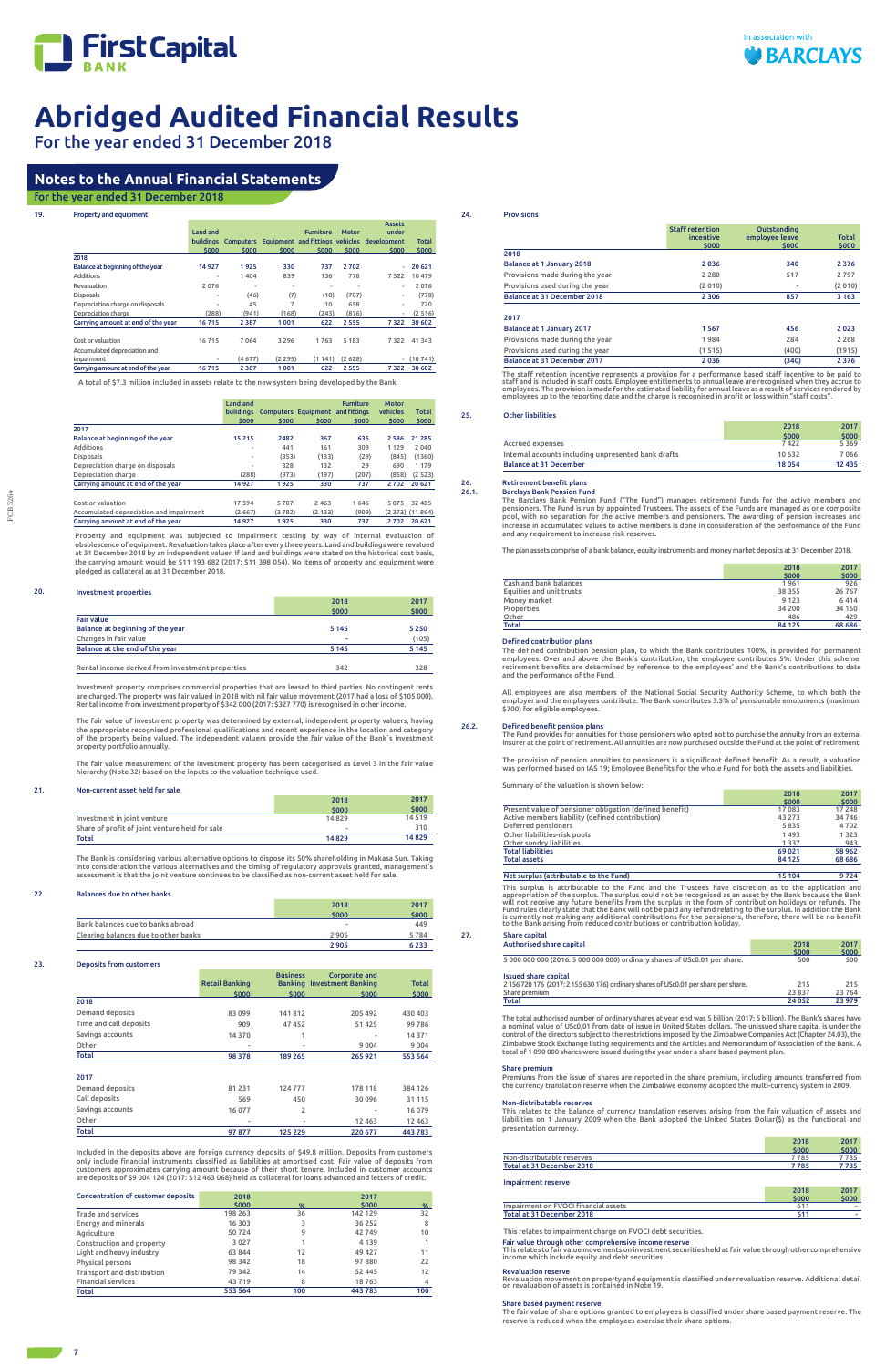

For the year ended 31 December 2018

28. Financial Instruments

### Classification of assets and liabilities

|                                   | <b>Financial assets</b><br>at fair value<br>through profit<br>and loss<br>\$000 | <b>Financial</b><br>assets carried<br>cost<br>\$000 | Assets at fair value<br>through other<br>comprehensive<br>at amortised income (Investment<br>securities)<br>\$000 | <b>Financial</b><br>liabilities<br>carried at<br>amortised<br>cost<br>\$000 | Total<br>\$000  |
|-----------------------------------|---------------------------------------------------------------------------------|-----------------------------------------------------|-------------------------------------------------------------------------------------------------------------------|-----------------------------------------------------------------------------|-----------------|
| <b>Assets - 2018</b>              |                                                                                 |                                                     |                                                                                                                   |                                                                             |                 |
| Cash and bank balances            | ۰                                                                               | 150 707                                             |                                                                                                                   |                                                                             | $-150707$       |
| Loans and advances to customers   |                                                                                 | 194 675                                             |                                                                                                                   |                                                                             | 194 675         |
| <b>Treasury bills</b>             | ۰                                                                               | 3 3 7 7                                             | 282 666                                                                                                           |                                                                             | $-286043$       |
| Unquoted equity securities        |                                                                                 |                                                     | 6335                                                                                                              |                                                                             | 6335            |
| Clearance balances due from banks |                                                                                 | 653                                                 |                                                                                                                   |                                                                             | 653             |
| Other assets                      |                                                                                 | 3337                                                |                                                                                                                   |                                                                             | 3 3 3 7         |
| Total                             | ٠                                                                               | 352749                                              | 289 001                                                                                                           |                                                                             | $-641750$       |
| Liabilities - 2018                |                                                                                 |                                                     |                                                                                                                   |                                                                             |                 |
| <b>Customer deposits</b>          |                                                                                 |                                                     |                                                                                                                   |                                                                             | 553 564 553 564 |
| Deposits from other banks         |                                                                                 |                                                     |                                                                                                                   | 2905                                                                        | 2905            |
| Foreign Exchange spot             | ۰                                                                               |                                                     | ۰                                                                                                                 |                                                                             |                 |
| Total                             | ۰                                                                               |                                                     |                                                                                                                   |                                                                             | 556 469 556 470 |

|                                                | <b>Derivative</b><br><b>instruments</b><br>\$000 | Loans and<br>receivables<br>\$000 | <b>Available</b><br>for sale<br><b>financial</b><br><b>assets</b><br>\$000 | <b>Financial</b><br>liabilities<br>carried at<br>amortised<br>cost<br>\$000 | <b>Total</b><br>\$000 |
|------------------------------------------------|--------------------------------------------------|-----------------------------------|----------------------------------------------------------------------------|-----------------------------------------------------------------------------|-----------------------|
| <b>Assets - 2017</b>                           |                                                  |                                   |                                                                            |                                                                             |                       |
| Cash and bank balances                         | $\blacksquare$                                   | 278 570                           |                                                                            | $\blacksquare$                                                              | 278 570               |
| Loans and advances to customers                | $\blacksquare$                                   | 112038                            | ۰                                                                          |                                                                             | 112 038               |
| <b>Treasury bills</b>                          | ٠                                                | 110 239                           | 1026                                                                       | $\blacksquare$                                                              | 111 265               |
| Unquoted equity securities                     |                                                  |                                   | 4 2 0 9                                                                    | $\overline{a}$                                                              | 4 2 0 9               |
| Items in course of collection from other banks |                                                  | 713                               |                                                                            |                                                                             | 713                   |
| <b>Swaps and FECs</b>                          | 4                                                | ٠                                 | ۰                                                                          | ۰                                                                           | 4                     |
| Total                                          | 4                                                | 501 560                           | 5235                                                                       | ٠                                                                           | 506 799               |
| Liabilities - 2017                             |                                                  |                                   |                                                                            |                                                                             |                       |
| <b>Customer deposits</b>                       |                                                  | $\overline{a}$                    | $\overline{\phantom{a}}$                                                   | 443783                                                                      | 443 783               |
| Deposits from other banks                      |                                                  | ٠                                 | ۰                                                                          | 6233                                                                        | 6 2 3 3               |
| Swaps and FECs                                 | $\overline{c}$                                   | ٠                                 | ۰                                                                          | ۰                                                                           | 2                     |
| Bank balances due to group companies           |                                                  | ٠                                 | ۰                                                                          |                                                                             |                       |
| Total                                          | 2                                                | ٠                                 | ٠                                                                          | 450 016                                                                     | 450018                |

29.1. Capital risk management<br>Capital risk – is the risk that the Bank is unable to maintain adequate levels of capital which could lead to an inability to support business activity or failure to meet regulatory requirements.

## 29. Risk management

Financial risk management objectives<br>The Bank's business involves taking on risks in a targeted manner and managing them professionally. The<br>core functions of the Bank's risk management are to identify all key risks for th manage the risk positions and determine capital allocations. The Bank regularly reviews its risk management<br>policies and systems to reflect changes in markets, products and best market practice.

- statement of financial position, are:<br>• to comply with the capital requirements set by the banking regulators;<br>• to safeguard the Bank's ability to continue as a going concern so that it can continue to p
- to maintain a strong capital base to support the development of its business.

The Bank's aim is to achieve an appropriate balance between risk and return and minimise potential adverse effects on the Bank's financial performance.

The Bank defines risk as the possibility of losses or profits foregone, which may be caused by internal or<br>external factors. The Board provides written principles for overall risk management, as well as written<br>policies co

The risks arising from financial instruments to which the Bank is exposed include among other risks credit risk, liquidity risk, market risk and operational risk.

The Bank's objectives when managing capital, which is a broader concept than the 'equity' on the face of the

Capital adequacy and the use of regulatory capital are monitored daily by the Bank's management and the Directors, employing techniques based on guidelines developed by the Basel Committee as implemented by the Reserve Bank of Zimbabwe for supervisory purposes. The Bank's regulatory capital comprises of three tiers;

- Tier 1 Capital: comprises contributed capital, accumulated profits, share based payment reserve and currency translation reserve.
- Tier 2 Capital: comprises impairment allowance, revaluation reserve and part of currency translation reserve. Tier 3 Capital: comprises operational and market risk capital.

The Reserve Bank of Zimbabwe requires each bank to maintain a core capital adequacy ratio of 8% and total<br>capital adequacy ratio of 12%. The table below summarises the composition of regulatory capital and the<br>ratios of th

|                                                               | 2018    | 2017    |
|---------------------------------------------------------------|---------|---------|
|                                                               | \$000   | \$000   |
| Share capital                                                 | 215     | 215     |
| Share premium                                                 | 23837   | 23764   |
| Accumulated profits                                           | 72966   | 48 960  |
| Impairment reserve                                            | 611     |         |
| Share based payment reserve                                   | 1228    | 1 2 0 5 |
| Fair value through other income reserve                       | 4926    | 2930    |
| Currency translation reserve                                  | 3508    | 3 5 0 8 |
| <b>Total core capital</b>                                     | 107 291 | 80 582  |
| Less market and operational risk capital                      | (15151) | (10087) |
| Less exposures to insiders                                    | (2088)  |         |
| <b>Tier 1 capital</b>                                         | 90 052  | 70 495  |
|                                                               |         |         |
| Currency translation reserve                                  | 4 2 7 7 | 4 2 7 7 |
| <b>Revaluation reserve</b>                                    | 4935    | 3456    |
| General provisions (limited to 1.25% of weighted risk assets) | 4844    | 2755    |
| <b>Tier 2 capital</b>                                         | 14056   | 10 488  |

Net interest income sensitivity ("NII")<br>NII measures the sensitivity of annual nual earnings to changes in interest rates. NII is calculated at a 10% change in interest rates.

| Total tier 1 & 2 capital | 104 108 | 80 983 |
|--------------------------|---------|--------|
| Market risk              | 2 5 7 4 | 1003   |
| Operational risk         | 12 577  | 9084   |
| <b>Tier 3 capital</b>    | 15 15 1 | 10 087 |

| Total tier 1 and 2 & 3 capital base | 119 259 | 91 070   |
|-------------------------------------|---------|----------|
| Less deductions from capital        | (7812)  | (4218)   |
| <b>Total capital base</b>           | 111 447 | 86852    |
| Credit risk weighted assets         | 260 172 | 182 526  |
| Operational risk equivalent assets  | 157 207 | 113 545  |
| Market risk equivalent assets       | 32 176  | 12 5 3 9 |
| Total risk weighted assets (RWAs)   | 449 555 | 308 610  |
| <b>Tier 1 capital ratio</b>         | 20.0%   | 22.8%    |
| Tier 1 and 2 capital ratio          | 24.0%   | 26.2%    |
| <b>Total capital adequacy ratio</b> | 24.8%   | 28.1%    |

Credit risk capital - is subject to guidelines provided by the regulator which are based on Basel 1 principles. On this approach the banking book exposures are categorised into broad classes of assets with different underlying risk characteristics. Risk components are transformed into risk weighted assets using predetermined exposure and loss probability factors. Capital requirements for credit risk are derived from the risk weighted assets.

Market risk capital - is assessed using regulatory guidelines which consider the risk characteristics of the different trading book assets. Risk components are transformed into risk weighted assets and, therefore, capital requirements, based on predetermined exposure and loss probability factors.

Operational risk capital - is assessed using the standardised approach. This approach is tied to average gross income over three years per regulated business lines as indicator of scale of operations. Total capital charge for operational risk equals the sum of charges per business lines.

#### 29.2. Market risk

The Bank takes on exposure to market risks, which is the risk that the fair value or future cash flows of a financial instrument will fluctuate because of changes in market prices. Market risks arise from open positions in interest rate, currency and equity products, all of which are exposed to general and specific market movements and changes in the level of volatility of market rates or prices such as interest rates, credit spreads, foreign exchange rates and equity prices.

The Bank separates exposures to market risk into either trading or banking book. Trading portfolios include those positions arising from market–making transactions where the Bank acts as principal with clients or with the market; this is mainly to support client trading activity.

Non trading book primarily arises from the management of the Bank's retail and commercial banking assets and liabilities.

#### Market risk measurement techniques

The objective of market risk measurement is to manage and control market risk exposures within acceptable limits while optimising the return on risk. The measurement techniques used to measure and control market risk include:

### (i) Daily Value at Risk ("DVaR")

The Bank applies a 'value at risk' ("VaR") methodology to its banking portfolios to estimate the market risk of positions held if current positions were to be held unchanged for one business day.

Value at Risk is a statistically based estimate of the potential loss on the current portfolio from adverse market movements. It expresses the maximum amount the Bank might lose but only to a certain level of confidence. There is therefore a statistical probability that actual loss could be greater than the 'VaR' estimate. The 'VaR'<br>model makes assumptions on the pattern of market movements based on historical holding periods. The use<br>of t ments. 'DVaR' is an estimate of the potential loss which might arise from unfavourable market movements, if the current positions were held unchanged for one business day, measured to a confidence of 99%. Daily losses exceeding the 'DVaR' figure are likely to occur, on average twice in every 100 business days.

#### (ii) Stress tests

Stress tests provide an indication of losses that could arise in extreme positions.

Foreign exchange stress risk (currency stress) is the potential loss against the Bank if there is a large foreign exchange movement (expected once in every five years).

The table below summarises the DVaR statistics for the Bank relating to currency stress.

| One day risk<br>Type of risk or activity | <b>High</b><br>\$000 | <b>Medium</b><br>\$000 | Low<br>\$000 | Year-end<br>\$000 |
|------------------------------------------|----------------------|------------------------|--------------|-------------------|
| Currency VaR at 31 December 2018         |                      |                        |              |                   |
| Currency VaR at 31 December 2017         | 10                   |                        |              |                   |
|                                          |                      |                        |              |                   |
| Two week risk                            | <b>High</b>          | <b>Medium</b>          | Low          | Year-end          |
| Type of risk or activity                 | \$000                | \$000                  | \$000        | \$000             |
| Currency VaR at 31 December 2018         | フフ                   |                        |              |                   |

Currency VaR at 31 December 2017 33 8 1 1

ALCO closely monitors this risk. The Bank is satisfied with its risk management processes and systems in place which have enabled the Bank to minimise losses.

The Bank's interest income sensitivity is shown below:

|                                    | 2018               | 2017              |
|------------------------------------|--------------------|-------------------|
|                                    | Impact on earnings | Impact on capital |
| Changes in interest                | \$000              | \$000             |
| 1000bps increase in interest rates | 17410              | 22 623            |
| 1000bps decrease in interest rates | (17410)            | (22623)           |
| <b>Benchmark</b>                   |                    |                   |

#### (iii) Economic capital

Economic capital methodologies are used to calculate risk sensitive capital allocations for businesses incurring market risk. Consequently the businesses incur capital charges related to their market risk

#### 29.2.1. Interest rate risk

Interest rate risk is the risk that the Bank will be adversely affected by changes in the level or volatility of market interest rates. The Bank is exposed to various risks associated with the effects of fluctuations in the prevailing levels of market interest rates on its financial position and cash flows. The responsibility of managing interest rate risk lies with the Assets and Liabilities Committee (ALCO). On a day to day basis,<br>risks are managed through a number of management committees. Through this process, the Bank monitors<br>compliance with management information is provided on a regular basis to the Risk and Control Committee and the Board. The table below summarises the Bank's interest rate risk exposure.

|                                                             |                    |                     |                 |                   |                   | Non-                     |                |
|-------------------------------------------------------------|--------------------|---------------------|-----------------|-------------------|-------------------|--------------------------|----------------|
|                                                             | Up to              | $1$ to $3$          |                 | 3 to 6 6 months   | $1$ to 5          | <b>interest</b>          |                |
|                                                             | 1 month            | months months       |                 | to 1 year         | years             | bearing                  | <b>Total</b>   |
| 31 December 2018<br><b>Assets</b>                           | \$000              | \$000               | \$000           | \$000             | \$000             | \$000                    | \$000          |
| Cash and bank balances                                      | 139 615            | $\overline{a}$      |                 |                   |                   | 11 092                   | 150707         |
| Available for sale investments                              | 23 2 5 3           | 71990               | 60 20 6         | 127 217           | $\overline{a}$    | 6335                     | 289 001        |
| Loans and receivables from banks                            | 653                |                     | 3 3 7 7         |                   |                   |                          | 4030           |
| Loans and advances to customers                             | 194 675            |                     |                 |                   |                   | $\overline{\phantom{a}}$ | 194 675        |
| Other assets                                                |                    |                     |                 |                   |                   | 8553                     | 8553           |
| Property and equipment                                      |                    |                     |                 |                   |                   | 30 602                   | 30 602         |
| Investment property                                         |                    |                     |                 |                   | $\overline{a}$    | 5 1 4 5                  | 5 1 4 5        |
| Non-current assets held for sale                            |                    |                     |                 |                   |                   | 14829                    | 14829          |
| Current tax assets                                          |                    |                     |                 |                   |                   | 1 2 0 2                  | 1 2 0 2        |
| <b>Total assets</b>                                         | 358 196            | 71990               | 63 583          | 127 217           | ä,                | 77758                    | 698744         |
|                                                             |                    |                     |                 |                   |                   |                          |                |
| <b>Liabilities</b>                                          |                    |                     |                 |                   |                   |                          |                |
| Derivative liabilities                                      |                    |                     |                 |                   |                   | 1                        | 1              |
| <b>Deposits from Banks</b>                                  | 2905               |                     |                 |                   |                   |                          | 2905           |
| Deposits from customers                                     | 526019             | 22 5 27             | 5018            |                   |                   |                          | 553 564        |
| Provisions                                                  |                    |                     |                 |                   |                   | 3 1 6 3                  | 3 1 6 3        |
| Other liabilities                                           |                    |                     |                 |                   | $\overline{a}$    | 18 0 54                  | 18054          |
| Balances due to Group companies                             |                    |                     |                 |                   | i.                | 1806<br>2748             | 1806<br>2748   |
| Deferred income tax liabilities<br><b>Total liabilities</b> | 528 924            | 22 5 27             | 5018            |                   | ä,                | 25772                    | 582 241        |
| Interest rate re-pricing gap                                | (170728)           | 49 4 63             | 58 565          | 127 217           | à,                | 51986                    | 116 503        |
| Cumulative gap                                              |                    | (170 728) (121 265) | (62700)         | 64 517            | 64 5 1 7          | 116 503                  |                |
|                                                             |                    |                     |                 |                   |                   |                          |                |
|                                                             |                    |                     |                 |                   |                   | Non-                     |                |
|                                                             | Up to              | $1$ to $3$          |                 | 3 to 6 6 months   | $1$ to $5$        | <b>interest</b>          |                |
|                                                             | 1 month            | months months       |                 | to 1 year         | years             | bearing                  | <b>Total</b>   |
| 31 December 2017                                            |                    |                     |                 |                   |                   |                          |                |
|                                                             | \$000              | \$000               | \$000           | \$000             | \$000             | \$000                    | \$000          |
| <b>Assets</b>                                               |                    |                     |                 |                   |                   |                          |                |
| Cash and bank balances                                      | 266 229            |                     |                 |                   |                   | 12 341                   | 278 570        |
| Derivative assets                                           |                    |                     |                 |                   |                   | 4                        | 4              |
| Available for sale investment                               |                    |                     |                 | 513               | 513               | 4 2 0 9                  | 5235           |
| Loans and receivables from banks                            | 1319               |                     | 5045            | 101 552           | 3036              |                          | 110952         |
| Loans and advances to customers                             | 112 038            |                     |                 |                   |                   | i,                       | 112 038        |
| Other assets                                                |                    |                     |                 |                   |                   | 7578                     | 7578           |
| Property and equipment                                      |                    |                     |                 |                   | $\overline{a}$    | 20 621                   | 20 621         |
| Investment property                                         |                    |                     |                 |                   | $\overline{a}$    | 5 1 4 5                  | 5 1 4 5        |
| Non-current assets held for sale                            |                    |                     |                 |                   |                   | 14829                    | 18429          |
| Current tax assets                                          |                    | ä,                  |                 |                   |                   | 637                      | 637            |
| <b>Total assets</b>                                         | 379 586            |                     | 5045            | 102 065           | 3549              | 65 3 64                  | 555 609        |
| Derivative liabilities                                      |                    |                     |                 |                   |                   | $\overline{2}$           | $\overline{2}$ |
| <b>Deposits from Banks</b>                                  | 6233               | ä,                  |                 |                   |                   | ä,                       | 6233           |
| Deposits from customers                                     | 442 276            | 1507                |                 |                   |                   | i,                       | 443783         |
| Provisions                                                  |                    |                     |                 |                   |                   | 2 3 7 6                  | 2 3 7 6        |
| Other liabilities                                           |                    |                     |                 |                   | i.                | 12 4 3 5                 | 12 4 3 5       |
| Deferred income tax liabilities                             |                    |                     |                 |                   |                   | 2 4 6 5                  | 2 4 6 5        |
| <b>Total liabilities</b>                                    | 448 509            | 1507                |                 |                   |                   | 17 278                   | 467 294        |
| Interest rate re-pricing gap<br><b>Cumulative gap</b>       | (68923)<br>(68923) | (1507)<br>(70430)   | 5045<br>(65385) | 102 065<br>36 680 | 3 5 4 9<br>40 229 | 48 08 6<br>88 315        | 88 315         |

# **Notes to the Annual Financial Statements**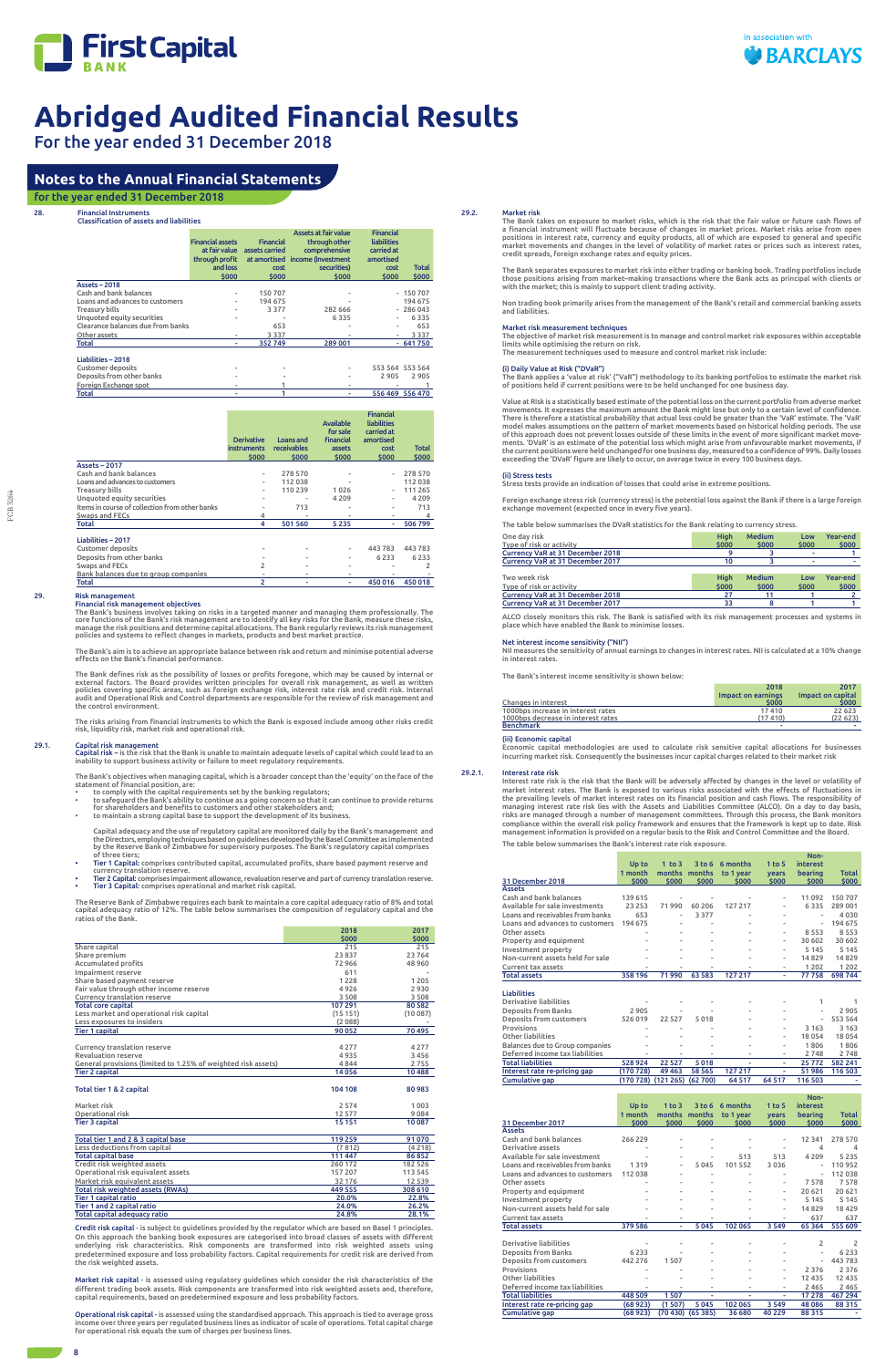

For the year ended 31 December 2018

This is a risk that the value of a financial liability or asset denominated in foreign currency will fluctuate due to changes in the exchange rate. The Bank takes on exposures to the effects of fluctuations in the prevailing foreign currency exchange rates in the financial position and cash flows. Foreign exchange risk is managed through use of Daily Value at Risk techniques and Stress tests. In addition mismatches on foreign exchange assets and liabilities are minimised through the daily monitoring of the net foreign exchange exposure by<br>treasury. Currency swaps are also used to manage foreign exchange risk where necessary.

FCB 3264

FCB 3264

### 29.2.2. Foreign exchange risk

The table below summarises the Bank's financial instruments at carrying amounts, categorised by currency.

|                                  |         | <b>GBP</b>                                | Rand                        | <b>Other</b><br>foreian         |                |
|----------------------------------|---------|-------------------------------------------|-----------------------------|---------------------------------|----------------|
|                                  |         |                                           | USD (USD equiv) (USD equiv) | currency                        | <b>Total</b>   |
| At 31 December 2018              | \$000   | \$000                                     | \$000                       | \$000                           | \$000          |
| <b>Assets</b>                    |         |                                           |                             |                                 |                |
| Cash and bank balances           | 145735  | 758                                       | 2 4 2 7                     | 1787                            | 150707         |
| Available for sale investments   | 289 001 |                                           |                             |                                 | 289 001        |
| Loans and advances to banks      | 4030    |                                           |                             |                                 | 4030           |
| Loans and advances to customers  | 194 675 | J.                                        |                             |                                 | 194 675        |
| Other assets                     | 3337    | ٠                                         |                             | $\overline{\phantom{a}}$        | 3337           |
| <b>Total assets</b>              | 636778  | 758                                       | 2 4 2 7                     | 1787                            | 641750         |
|                                  |         |                                           |                             |                                 |                |
| <b>Liabilities</b>               |         |                                           |                             |                                 |                |
| Derivative financial instrument  |         |                                           |                             | 1                               | 1              |
| Deposits from banks              | 2905    |                                           |                             |                                 | 2905           |
| Deposits from customers          | 548 430 | 778                                       | 2 6 3 4                     | 1722                            | 553 564        |
| Other liabilities                | 17595   | 262                                       | 142                         | 55                              | 18054          |
| Balances due to group companies  | 1806    |                                           |                             |                                 | 1806           |
| <b>Total liabilities</b>         | 570736  | 1040                                      | 2776                        | 1778                            | 576330         |
| <b>Net currency positions</b>    | 66042   | (282)                                     | (349)                       | 9                               | 65 4 20        |
|                                  |         |                                           |                             | Other<br>foreign                |                |
|                                  |         | <b>GBP</b><br>USD (USD equiv) (USD equiv) | Rand                        | <b>CULLED CA</b><br>(USD equiv) | <b>Total</b>   |
| At 31 December 2017              | \$000   | \$000                                     | \$000                       | \$000                           | \$000          |
| <b>Assets</b>                    |         |                                           |                             |                                 |                |
| Cash and bank balances           | 275 649 | 401                                       | 1134                        | 1386                            | 278 570        |
| Derivative financial instruments |         |                                           |                             | 4                               | 4              |
| Available for sale investments   | 5235    |                                           |                             |                                 | 5235           |
| Loans and advances to banks      | 110952  |                                           |                             |                                 | 110952         |
| Loans and advances to customers  | 112 038 |                                           |                             |                                 | 112038         |
| Other assets                     | 3082    |                                           |                             | $\overline{a}$                  | 3082           |
| <b>Total assets</b>              | 506956  | 401                                       | 1 1 3 4                     | 1390                            | 509881         |
| <b>Liabilities</b>               |         |                                           |                             |                                 |                |
| Derivative financial instrument  |         | $\overline{a}$                            |                             | $\overline{2}$                  | $\overline{2}$ |
| Deposits from banks              | 5796    | $\overline{\phantom{a}}$                  | 436                         | 1                               | 6 2 3 3        |
| Deposits from customers          | 438 363 | 534                                       | 3 1 0 7                     | 1779                            | 443783         |
| Other liabilities                | 11854   | 259                                       | 220                         | 102                             | 12 4 3 5       |
| <b>Total liabilities</b>         | 456013  | 793                                       | 3763                        | 1884                            | 462 453        |
|                                  |         |                                           |                             |                                 |                |

- Mortgages over residential and commercial properties; and • Charges over business assets such as premises, inventory and accounts receivable, moveable assets and shares.
- Cash cover

#### 29.3. Credit risk

Credit risk is the risk of financial loss should the Bank's customers, clients or market counterparties fail to fulfil their contractual obligations to the Bank. The Bank actively seeks to originate and manage credit risk in such a way as to achieve sustainable asset growth and risk adjusted returns in line with board-approved risk parameters. The credit risk that the Bank faces arises mainly from corporate and retail loans advances and counterparty credit risk arising from derivative contracts entered into with our clients. Other sources of credit risk arise from treasury bills, government bonds, settlement balances with counterparties and bank balances with Central Bank and other related banks. Credit risk management objectives are;

- Supporting the achievement of sustainable asset and revenue growth in line with our risk parameters • Operating sound credit granting processes and monitoring credit risk using appropriate models to assist decision making
- Ensure credit risk taking is based on sound credit risk management principles and controls • Continually improving collection and recovery
- a) Risk limit and mitigation policies

The Bank uses a range of policies and practices to mitigate credit risk. These include credit scoring, marking limits<br>against counter parties, credit insurance, and monitoring cashflows and utilisation against limit and co

Principal collateral types used for loans and advances are:

29.3. The probability of default (PD)- is the likelihood of a borrower defaulting on its financial obligation (as per "Definition of default and credit-impaired" below), either over the next 12 months (12M PD), or over the remaining lifetime (Lifetime PD) of the obligation. PDs are modelled using historic data into 12 month and<br>Lifetime PDs. Where data is not available proxies which resemble the risk of default characteristics of the<br>exposur

The legal department is responsible for conducting sufficient legal review to confirm that the approved collateral is legally effective. Ratio of value of loan to value of security is assessed on grant date and continuously monitored.

#### b) Credit risk grading Corporate Exposures

The Bank uses internal credit risk gradings that reflect its assessment of the probability of default of individual counterparties. The Bank use internal rating models tailored to the various categories of counterparty. Borrower and loan specific information collected at the time of application (such as level of collateral; and turnover and industry type for wholesale exposures) is fed into this rating model. This is<br>supplemented with external data such as credit bureau scoring information on individual borrowers. In<br>addition, This allows for considerations which may not be captured as part of the other data inputs into the model.

Exposure at default (EAD) -is the amount the Bank expects to be owed at the time of default, over the next 12 months (12M EAD) or over the remaining lifetime (Lifetime EAD). For a revolving commitment, the EAD<br>includes the current drawn balance plus any further amount that is expected to be drawn up by the time of<br>default, shou

Loss given default (LGD) -represents the Bank's expectation of the extent of loss on a defaulted exposure. LGD varies by type of counterparty, type and seniority of claim and availability of collateral or other credit<br>support. LGD is expressed as a percentage loss per unit of exposure at the time of default (EAD). LGD is<br>calcul be made if the default occurs over the remaining expected lifetime of the loan. LGD is modelled based on historical data. LGD for sovereign exposure is based on observed recovery rates for similar economies.

The credit scores from this model are mapped to the regulatory scale with 10 grades. A relationship manager will incorporate any updated or new information/credit assessments into the credit system on an ongoing basis. In addition, the relationship manager will also update information about the creditworthiness of the borrower every year from sources such as public financial statements. This will determine the updated internal credit rating. Corporate exposures are monitored by grading exposures into early warning list for those customers who are believed to be facing difficulties. Customers are categorised into Early Warning Lists ("EWL") 1-3. Those in EWL1 have temporary problems and the risk of default is low. EWL2 implies there are doubts that the customer will pay but the risk of default is medium. EWL3 implies that there are doubts that the customer will pay and the risk of default is high.

#### Retail exposures

- ECLs are measured based on expected credit losses on a lifetime basis. This is measured on the following exposures. • All credit impaired/ in default corporate and retail loans and advances to banks and other debt securities in default.
- 
- These are corporates in regulatory grade 8 10 (EWL3) and retail loans in bucket 4 Exposures which are 90 days+ past due
- These are a product of default PD, lifetime LGD and EAD.

After the date of initial recognition, for retail business, the payment behaviour of the borrower is monitored on a periodic basis to develop a behavioural internal credit rating. Any other known information about the borrower which impacts their creditworthiness such as unemployment and previous delinquency history is also incorporated into the behavioural internal credit rating. These ratings are reflected on the following delinquency bucket; Performing loans (Bucket 0); 1day to 30 days past due (Bucket 1); 30 days to 60 days past due (Bucket 2); 60 days to 89 days past due (Bucket 3) and 90 days+ past due (default,Bucket 4).

#### c) Expected credit losses measurement (ECLs)

IFRS9 outlines a 'three-stage' model for impairment based on changes in credit quality since initial recognition as summarised below:

- Stage1: A financial instrument that is not credit-impaired on initial recognition is classified in 'Stage1' and has its credit risk continuously monitored by the Bank.
- Stage 2: If a significant increase in credit risk ('SICR') since initial recognition is identified, the financial instrument is moved to 'Stage 2' but is not yet deemed to be credit-impaired. Please refer to note 29.3(d) below for a description of how the Bank determines when a significant increase in credit risk has occurred.
- Stage 3: If the financial instrument is credit-impaired, the financial instrument is then moved to 'Stage 3'. Please refer to life time ECLs - default below for a description of how the Bank defines credit-impaired and default.
- Borrower is on Early Warning list 1&2 (EWL 1 and EWL2) Significant adverse changes in business, financial or economic conditions in which the borrower operates in
- Actual or expected forbearance or restructuring of debt
- 
- 
- 
- Breach of significant debt covenants
- 
- Salary diversion

The expected credit loss (ECL) - is measured on either a 12 - month (12M) or Lifetime basis depending on whether a significant increase in credit risk has occurred since initial recognition or whether an asset is considered to be credit impaired. Expected credit losses are the discounted product of the Probability of Default (PD), Exposure at Default (EAD), and Loss Given Default (LGD), defined as follows:

The assessment of SICR and the calculation of ECLs both incorporate forward-looking information. The<br>Bank has performed historical analysis and identified the key economic variables impacting credit risk and<br>expected credi rates and import cover ratio.

These economic variables and their associated impact on the ECL vary by financial instrument. Expert judgment has also been applied in this process. Forecasts of these economic variables (the "base economic scenario") are<br>sourced from Reserve Bank Monetary Policy, Ministry of Finance Fiscal updates, World Bank/ IMF and BMI<br>Researc After five years, to project the economic variables out for the full remaining lifetime of each instrument, a mean reversion approach has been used, which means that economic variables tend to either a long run average rate (e.g. a long run average growth rate such as GDP over a period of two to five years). The impact of these economic variables on the PD has been determined by performing statistical regression analysis to<br>understand the impact changes in these variables have had historically on default rates.

PDs modelled using historical data are then adjusted for forward looking factors. PDs are mapped into regulatory grades as follows:

#### Corporate exposures

|                         | COIDOIQUE CADOJQICJ |                                                                                                                         |
|-------------------------|---------------------|-------------------------------------------------------------------------------------------------------------------------|
|                         |                     | Stage 1   12 Month PD   Central Bank Account Grades 1 to 3 or First Capital Bank Grade Good Book, or Pass               |
|                         |                     | Stage 2 Life Time PD Central Bank Account Grades 4 to 7, or First Capital Bank Grades EWL 1 & EWL 2, or Special Mention |
|                         |                     | Central Bank Account Grade 8 to 10, or First Capital Bank Grades EWL 3 &                                                |
|                         | Stage 3 Default PD  | Classified, or Substandard, or worse                                                                                    |
| <b>Retail exposures</b> |                     |                                                                                                                         |

<mark>Stage 1</mark> | 12 Month PD | First Capital Bank grades bucket 0 & bucket 1, or good book & pass<br><mark>Stage 2 |</mark> Life Time PD | First Capital Bank grades bucket 2 & bucket 3, or special mention

Stage 3 Default PD First Capital Bank grade bucket 4, or substandard, or worse

#### Treasury exposures

For debt securities in the treasury portfolio and interbank exposures, performance of the counterparty is monitored for any indication of default. PDs for such exposures are determined based on benchmarked national ratings mapped to external credit rating agencies grade. For other bank balances where there are external credit ratings PDs are derived using those external credit ratings.

#### Default

- 
- The Bank considers a financial asset to be in default when:<br>• The borrower is unlikely to pay its credit obligations to the Bank in full, without recourse by the Bank<br>• to actions such as realising security (if any is held
- The financial asset is more than 90 days past due

#### The three ECL Stages are summarised below:

i) 12 month ECLs; (Stage 1 - no increase in credit risk)<br>ECLs measured at an amount equal to the portion of lifetime expected credit losses that result from default<br>events possible within the next 12 months. The 12 month E

- Corporate loans with regulatory grades from 1 3
- Retail loans graded in bucket 0 and bucket 1 Debt securities, loans to banks and bank balances which are not past due
- These are a product of 12 months PD, 12 months LGD and EAD
- 
- ii) Life time ECLs (Stage 2 significant increase in credit risk refer to 29.3d)
- ECLs are measured based on expected credit losses on a lifetime basis. It is measured for the following exposures; • Corporate loans with regulatory grades from grade 4 to grade 7 (Early Warning List 1 and Early
- Warning List 2) Retail loans in bucket 2 to 3 (bucket 2 is 30 days to 60 days past due, bucket 3 is 60 days to 90 days past due) • Debt securities, loans to banks and bank balances where the credit risk has significantly increased
- since initial recognition These are a product of lifetime PD, lifetime LGD and EAD

#### iii) Life time ECLs (Stage 3 - default)

#### d) Significant increase in credit risk (SICR)

When determining whether the credit risk of a financial asset has increased significantly since initial recognition and when estimating ECLs, the Bank considers reasonable and supportable information that is relevant and available without undue cost or effort. This includes both quantitative and qualitative information and analysis, based on the Bank's historical experience and informed credit assessment and including forward-looking information.

The assessment of significant increase in credit risk incorporates forward looking information and is performed on a monthly basis at a portfolio level for all retail loans. Corporate and treasury exposures<br>are assessed individually through the Early Warning list which is reviewed monthly and monitored by<br>an independent te exposures against performance criteria.

#### Significant increase in credit risk - Quantitative measures

- Corporate loans if the loan is reclassified from regulatory grades 1 3 to grades 4 7
- Retail loans if the loan is reclassified from buckets 0 and 1 to buckets 2 to 3

### • Treasury exposures which are past due.

#### Significant increase in credit risk - Qualitative measures retail

- Extension of credit terms Retrenchment/ dismissal of employee
- Employer facing financial difficulties
- 

#### Significant increase in credit risk - Qualitative measures corporate and treasury

- 
- Early signs of cash flow/liquidity problems such as delay in servicing debt Significant decline in account turnover
- 
- 
- Qualifying modified loans

• Delay in settlement of obligations.

# e) Benchmarking Expected Credit Loss

Corporate Due to lack of sufficient historical information on corporate portfolio defaults from which PDs and LGDs are derived, a judgemental benchmarking is used parallel to the corporate model output. The higher of benchmarking ECL and the model output is considered as the final ECL.

#### Treasury

ECL for treasury exposures is based on benchmarked PDs and LGDs due to lack of historical data.

#### Retail

ECL for retail exposures are totally based on model output with no benchmarking comparative since enough historical default data was available when designing the calculation model.

#### f) Forward –looking information incorporated in the ECL models

# **Notes to the Annual Financial Statements**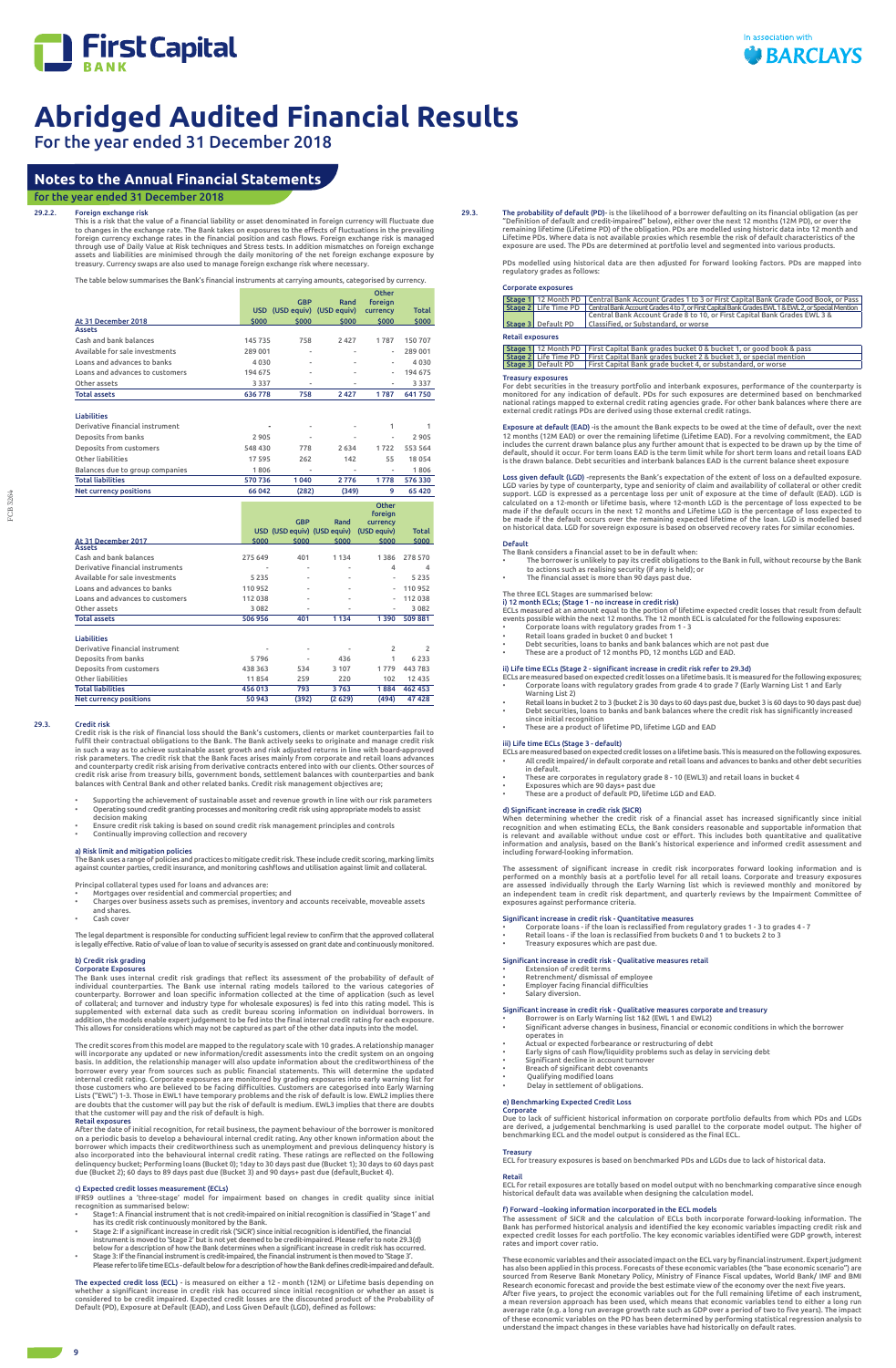

29.3. g) Write – offs - The Bank will write off retail accounts following charge off of the account if the equivalent of an instalment is not recovered cumulatively over a 12-month period post charge off. Corporate accounts are written off once security has been realised depending on the residual balance and further recovery prospects. The corporate write off policy is not rules based, or time bound.

# For the year ended 31 December 2018

#### h) ECL model governance

The models used for PD, EAD and LGD calculations are governed on a day to day through the Impairments Committee. This committee comprises of senior managers in risk, finance and the business. Decisions and key judgements made by the Impairments Committee relating to the impairments and model overrides will be taken to Board Risk, Board Loans and Board Audit Committee. Credit risk processes from origination to monitoring and other operational processes around impairments now take into cognisance IFRS9 requirements.

Maximum exposure to credit risk by credit quality grade before credit enhancements

|                       | <b>Internal</b>          | <b>ECL</b><br>grade Stage | Loans and<br>advances<br>to banks | Loans and<br>advances<br>to customers | <b>Guarantees</b><br><b>provided</b> | Investment | <b>Bank Other</b><br>Securities balances assets | <b>Total</b> |
|-----------------------|--------------------------|---------------------------|-----------------------------------|---------------------------------------|--------------------------------------|------------|-------------------------------------------------|--------------|
| 2018                  |                          |                           | \$000                             | \$000                                 | \$000                                | \$000      | <b>\$000 \$000</b>                              | \$000        |
| Credit exposure       |                          |                           |                                   |                                       |                                      |            |                                                 |              |
| Performing assets     | $1 - 3$                  | 1                         | 4 0 3 7                           | 191960                                | 9972                                 |            | 282 666 128 597 3 337                           | 620 569      |
| Standard monitoring   | $4 - 7$                  | 2                         | ۰                                 | 7598                                  |                                      |            | ۰<br>۰                                          | 7598         |
| Non-performing loans  | $8 - 10$                 | 3                         | ۰                                 | 1977                                  | ٠                                    |            | ٠<br>۰                                          | 1977         |
| Interest in suspense  | $\overline{\phantom{a}}$ | -                         |                                   | (375)                                 | ٠                                    |            | $\overline{\phantom{a}}$<br>۰                   | (375)        |
| <b>Gross exposure</b> |                          |                           | 4037                              | 201 160                               | 9972                                 |            | 282 666 128 597 3 337                           | 629769       |

|                                                   | <b>Internal</b><br>grade Stage | <b>ECL</b> | Loans and<br>advances<br>to banks | Loans<br>and advances<br>to customers | <b>Guarantees</b><br><b>provided</b> | Investment | <b>Bank Other</b><br>Securities balances assets |    | <b>Total</b> |
|---------------------------------------------------|--------------------------------|------------|-----------------------------------|---------------------------------------|--------------------------------------|------------|-------------------------------------------------|----|--------------|
| 2017                                              |                                |            | \$000                             | \$000                                 | \$000                                | \$000      | <b>\$000 \$000</b>                              |    | \$000        |
| Credit exposure                                   |                                |            |                                   |                                       |                                      |            |                                                 |    |              |
| Neither past due nor<br>impaired                  |                                |            | 110952                            | 113 111                               | 5490                                 |            | 1026 262 785 3082                               |    | 496 446      |
| Past due but not impaired                         |                                |            | ۰                                 | 955                                   | ٠                                    |            |                                                 |    | 955          |
| Individually impaired<br>excluding non-performing |                                |            | ۰                                 | 561                                   | $\overline{\phantom{a}}$             | ۰          | ۰                                               | ۰  | 561          |
| Non-performing loans                              |                                |            | ۰                                 | 2617                                  | ٠                                    | ۰          | ۰                                               | ۰. | 2617         |
| Interest in suspense                              |                                |            | -                                 | (396)                                 | ٠                                    | ۰          |                                                 |    | (396)        |
| <b>Gross exposure</b>                             |                                |            | 110952                            | 116848                                | 5490                                 |            | 1026 262 785 3082                               |    | 500 183      |

The above table represents a worst case scenario of credit risk exposure to the Bank at 31 December 2018, without taking account of any collateral held or other credit enhancements attached. For on-statement of financial position assets, the exposures set out above are based on net carrying amounts as reported in the statement of financial position. Bank balances, excluding \$90 077 428 held at Central Bank are held with banks which have the following credit ratings:

The Bank has an internal rating scale which is mapped into the Basel II grading system. The internal rating is broadly classified into; performing loans, standard monitoring and non-performing.

#### Performing loans

Loans and advances not past due and which are not part of renegotiated loans are considered to be performing assets.

#### Standard monitoring grade

These are loans and advances which are less than 90 days past due and in some cases not past due but the business has significant concern on the performance of that exposure.

Non-performing grade These are loans and overdrafts on which interest is no longer accrued or included in income unless the customer pays back. These non-performing (past due) assets include balances where the principal amount and / or interest is due and unpaid for 90 days or more.

Liquidity risk is the risk that the Bank may fail to meet its payment obligations when they fall due and to replace funds when they are withdrawn, the consequences of which may be the failure to meet the obligations to repay deposits and fulfil commitments to lend. Liquidity risk is inherent in all banking operations and can be<br>affected by a range of Bank specific and market wide events. The efficient management of liquidity is essent

Loans and advances renegotiated During the year ended 31 December 2018, the Bank did not have any renegotiated loans and advances to customers and banks.

#### Expected credit losses analysis and reconciliation

|                                  | month ECL | Stage 2 -<br>Stage 1 - 12 Lifetime ECL not<br>credit impaired credit impaired | Stage 3 -<br><b>Lifetime ECL</b> | <b>Total</b> |
|----------------------------------|-----------|-------------------------------------------------------------------------------|----------------------------------|--------------|
| 2018                             | \$000     | \$000                                                                         | \$000                            | \$000        |
| Balance at beginning of the year | 2852      | 847                                                                           | 1621                             | 5 3 2 0      |

#### Movements with profit and loss impact:

| Total profit and loss impact                 | 2516 | (304)                    | 355                      | 2 5 6 7 |
|----------------------------------------------|------|--------------------------|--------------------------|---------|
| Changes to model assumptions                 | 1121 | $\overline{\phantom{a}}$ | $\overline{\phantom{0}}$ | 1 1 2 1 |
| Transfers from stage 2 to stage 1            | ٠    | (304)                    | ۰                        | (304)   |
| Transfers from stage 2 to stage 3            |      | $\overline{\phantom{a}}$ | 355                      | 355     |
| New financial assets purchased or originated | 1395 | $\overline{\phantom{a}}$ | $\overline{\phantom{0}}$ | 1 3 9 5 |

#### Other movements with no profit and loss impact

| Bad debts written off             | $\equiv$ |     | (751)   | (751) |
|-----------------------------------|----------|-----|---------|-------|
| Balance at as at 31 December 2018 | 5368     | 543 | 1 2 2 5 | 7 136 |
|                                   |          |     |         |       |

#### Reconciliation of ECL by exposure

|                                            | <b>Retail</b><br>loans | Corporate<br>loans | <b>Loans and</b><br>advances<br>to banks | Investment<br>securities | Other<br>assets          | <b>Bank</b><br>balances  | Total        |
|--------------------------------------------|------------------------|--------------------|------------------------------------------|--------------------------|--------------------------|--------------------------|--------------|
|                                            | \$000                  | \$000              | \$000                                    | \$000                    | \$000                    | \$000                    | \$000        |
| Balance at beginning of the year           | 2 3 4 2                | 2050               | 928                                      | ٠                        | ٠                        | ٠                        | 5320         |
| Charge to profit and loss                  | (592)                  | 3435               | (921)                                    | 611                      | ٠                        | 34                       | 2 5 6 7      |
| Write offs                                 | (635)                  | (116)              | $\blacksquare$                           | $\overline{a}$           | ٠                        | $\overline{\phantom{a}}$ | (751)        |
| <b>Total impairment</b>                    | 1 1 1 5                | 5369               | 7                                        | 611                      | ٠                        | 34                       | 7 1 3 6      |
| <b>Contribution by stage</b>               |                        |                    |                                          |                          |                          |                          |              |
| Stage 1 - 12 month ECL                     | 608                    | 4 1 0 8            | 7                                        | 611                      | ٠                        | 34                       | 5368         |
| Stage 2 - Lifetime ECL not credit impaired | 25                     | 518                | $\blacksquare$                           | $\overline{a}$           | ٠                        | $\overline{\phantom{a}}$ | 543          |
| Stage 3 - Lifetime ECL credit impaired     | 482                    | 743                | $\blacksquare$                           | ۰                        | $\overline{a}$           | ٠                        | 1225         |
| <b>Total impairment</b>                    | 1115                   | 5369               | 7                                        | 611                      | ٠                        | 34                       | 7 1 3 6      |
|                                            |                        |                    |                                          | <b>Unidentified</b>      |                          | <b>Identified</b>        | <b>Total</b> |
|                                            |                        |                    |                                          | \$000                    |                          | \$000                    | \$000        |
| 2017                                       |                        |                    |                                          |                          |                          |                          |              |
| Balance at the beginning of the year       |                        |                    |                                          | 3 3 0 9                  |                          | 1975                     | 5 2 8 4      |
| Bad debts written off                      |                        |                    |                                          |                          | $\overline{\phantom{a}}$ | (608)                    | (608)        |
| Increase in impairment provision           |                        |                    |                                          |                          | (554)                    | 689                      | 135          |
| Balance at end of the period               |                        |                    |                                          | 2755                     |                          | 2056                     | 4811         |

#### 29.4. Loans and advances credit risk concentration

|                                                              | 2018               |                |              | 2017              |                   |
|--------------------------------------------------------------|--------------------|----------------|--------------|-------------------|-------------------|
| Industry/Sector                                              | \$000              |                | %            | \$000             | %                 |
| <b>Trade and services</b>                                    | 50782              |                | 25           | 20 451            | 17                |
| <b>Energy and minerals</b>                                   | 2032               |                |              | 6 2 3 9           | 5                 |
| Agriculture                                                  | 47851              |                | 24           | 10 542            | 9                 |
| Construction and property                                    | 104                |                |              | 1 2 0 1           |                   |
| Light and heavy industry                                     | 18782              |                | 9            | 21 672            | 18                |
| <b>Physical persons</b>                                      | 49 5 32            |                | 25           | 48 843            | 43                |
| Transport and distribution                                   | 32 3 5 3           |                | 16           | 8 2 9 3           | 7                 |
| <b>Financial services</b>                                    | 99                 |                |              |                   |                   |
| Total                                                        | 201535             |                | 100          | 117 241           | 100               |
|                                                              |                    |                |              |                   |                   |
|                                                              |                    |                |              |                   |                   |
|                                                              |                    | Non performing | Write offs/  |                   | <b>Impairment</b> |
| 2018                                                         | <b>Total loans</b> | loans          | (recoveries) | <b>Recoveries</b> | allowance         |
| Industry/Sector                                              | \$000              | \$000          | \$000        | \$000             | \$000             |
| <b>Trade and services</b>                                    | 50782              |                |              |                   |                   |
| Energy and minerals                                          | 2032               |                |              |                   |                   |
| Agriculture                                                  | 47851              | 892            | 116          |                   | 743               |
| Construction and property                                    | 104                |                |              |                   |                   |
| Light and heavy industry                                     | 18782              |                |              |                   |                   |
| Physical persons                                             | 49 532             | 1085           | 635          | 106               | 482               |
| Transport and distribution                                   | 32 3 53            |                |              |                   |                   |
| <b>Financial services</b><br>Gross value at 31 December 2018 | 99<br>201535       | 1977           | 751          | 106               | 1 2 2 5           |

91 11 12 13 14 13 14 14 14 14 14 14 14 15 14 14 15 14 14 15 14 15 14 15 14 15 14 15 14 15 14 15 14 15 14 15 1<br>
11 12 11 12 11 12 11 12 11 12 11 12 11 12 11 12 11 12 11 12 11 12 11 12 11 12 11 12 11 12 11 12 11 12 11 12 1<br> Total liabilities 41 045 1 630 945 700 134 44 454 Liquidity gap (21 126) 3 936 1 081 6 163 9 946 -

|                                 |                    | Non performing Write offs/ |                    | <b>Impairment</b> |
|---------------------------------|--------------------|----------------------------|--------------------|-------------------|
| 2017                            | <b>Total loans</b> |                            | loans (recoveries) | allowance         |
| Industry/Sector                 | \$000              | \$000                      | \$000              | \$000             |
| <b>Trade and services</b>       | 20451              | ۰                          | $\sim$             |                   |
| <b>Energy and minerals</b>      | 6 2 3 9            | ۰                          | $\sim$             |                   |
| Agriculture                     | 10542              | 1016                       | $\frac{1}{2}$      | 453               |
| Construction and property       | 1 2 0 1            | ۰                          | $\sim$             |                   |
| Light and heavy industry        | 21 672             | ۰                          | $\sim$             |                   |
| <b>Physical persons</b>         | 48 843             | 2 1 6 2                    | 608                | 1603              |
| Transport and distribution      | 8 2 9 3            | ۰                          | $\sim$             |                   |
| Gross value at 31 December 2017 | 117 241            | 3 1 7 8                    | 608                | 2056              |

#### Collateral held for exposure

An estimate of the fair value of collateral and other security enhancements held against loans and advances to customers are as shown below:

|                      | 2018   | 2017   |
|----------------------|--------|--------|
|                      | \$000  | \$000  |
| Performing loans     | 72 808 | 30 488 |
| Non-performing loans | 400    | 203    |
| Total                | 73 208 | 30 691 |

#### 29.5. Liquidity risk

Ultimate responsibility for liquidity risk management rests with the board of directors, which has established an appropriate liquidity risk management framework for the management of the Bank's short, medium and long term funding and liquidity management requirements.

#### Liquidity risk management objectives are;

- Growing and diversifying the funding base to support asset growth and other strategic initiatives,
- balanced with a strategy to reduce the weighted cost of funds; To maintain the market confidence in the Bank; • Maintaining adequate levels of surplus liquid asset holdings in order to remain within the liquidity
- risk appetite; • Set early warning indicators to identify the emergence of increased liquidity risk or vulnerabilities;
- To maintain a contingency funding plan that is comprehensive.

#### Liquidity risk management process

Liquidity risk is managed as; a) Business as usual referring to the management of cash inflows and outflows of the bank in the ordinary course of business.

b) Stress liquidity risk – refers to management of liquidity risk during times of unexpected outflows. The Bank's Assets and Liabilities Committee ("ALCO") monitors and manages liquidity risk. The Bank's liquidity

- management process as carried out by the ALCO and Treasury units includes: Day to day funding and monitoring of future cash flows to ensure that funding requirements are met;
- Maintaining a high balance of cash or near cash balances that can easily be liquidated as protection against unforeseen funding gaps; • Monitoring liquidity ratios against internal and regulatory benchmarks;
- 
- Limits are set across the business to control liquidity risk; Early warning indicators are set to identify the emergence of increased liquidity risk;
- Sources of liquidity are regularly reviewed by ALCO to maintain a wide diversification of source of funding; Managing concentration of deposits

#### Liquidity ratios

|                                         | 2018    | 2017    |
|-----------------------------------------|---------|---------|
|                                         | \$000   | \$000   |
| <b>Total liquid assets</b>              | 401 656 | 385 549 |
| Deposits from customers                 | 583 257 | 464829  |
| Liquidity ratio                         | 69%     | 83%     |
| <b>Reserve Bank of Zimbabwe minimum</b> | 30%     | 30%     |

#### Liquidity profiling as at 31 December 2018

The amounts disclosed in the table below are the contractual undiscounted cash flows. The assets which are used to manage liquidity risk, which is mainly cash and bank balances and investment securities are also included on the table based on the contractual maturity profile.

### On balance sheet items as at 31 December 2018

| Assets held for managing liquidity risk                       | Less than | 1 <sub>to</sub> 3        | 3 <sub>to</sub> 6 | $6 - 12$          | 1 to 5         | $5+$           |              | Carrying     |
|---------------------------------------------------------------|-----------|--------------------------|-------------------|-------------------|----------------|----------------|--------------|--------------|
| (contractual maturity dates)                                  | 1 month   | months                   | months            | months            | years          | years          | <b>Total</b> | amount       |
|                                                               | \$000     | \$000                    | \$000             | \$000             | \$000          | \$000          | \$000        | \$000        |
| Cash and bank balances                                        | 126 565   |                          |                   |                   |                |                | 126 565      | 150 707      |
| Investment securities                                         | 24 404    | 74764                    | 61 171            | 130 412           |                | ä,             | 290 751      | 289 001      |
| Loans and advances to banks                                   | 653       | $\overline{\phantom{a}}$ | 3 4 3 3           |                   |                |                | 4086         | 4030         |
| Loans and advances to customers                               | 63810     | 23715                    | 13 612            |                   | 42 579 92 534  | 6614           | 242 864      | 194 675      |
| Other assets                                                  | 3 3 3 7   | ٠                        | ٠                 |                   |                | ä,             | 3 3 3 7      | 8553         |
| Current income tax asset                                      | ٠         | 1 2 0 2                  | ٠                 |                   |                | ٠              | 1 2 0 2      | 1 2 0 2      |
| <b>Total assets</b>                                           | 218769    | 99 681                   | 78 216            | 172 991 92 534    |                | 6614           | 668 805      |              |
|                                                               |           |                          |                   |                   |                |                |              |              |
| <b>Liabilities</b>                                            |           |                          |                   |                   |                |                |              |              |
| Derivative financial instruments                              | 1         |                          |                   |                   |                |                | 1            | 1            |
| <b>Deposits from Banks</b>                                    | 2905      |                          |                   |                   | ٠              | ٠              | 2905         | 2905         |
| Customer accounts                                             | 526 019   | 22 5 27                  | 5018              |                   | ٠              | ×,             | 553 564      | 553 564      |
| Provisions                                                    | 857       | 2 3 0 6                  | ٠                 | ä,                | ٠              | ä,             | 3 1 6 3      | 3 1 6 3      |
| Other liabilities                                             | 18054     | ٠                        | ٠                 | ٠                 | ٠              | $\overline{a}$ | 18 0 54      | 18054        |
| Balances due to Group companies                               | 1806      | ٠                        | ٠                 | ٠                 | ٠              | $\overline{a}$ | 1806         | 1806         |
| Total liabilities - (contractual maturity)                    | 549 642   | 24833                    | 5018              | ٠                 | ٠              | ٠              | 579 493      | 579 493      |
| Liquidity gap                                                 | (330873)  | 74 848                   | 73 198            | 172 991 92 534    |                | 6614           | 89 312       |              |
| Cumulative liquidity gap                                      | (330 873) | (256025)                 | (182827)          |                   | (9 836) 82 698 | 89312          | ٠            |              |
| Contingent liabilities and commitments as at 31 December 2018 |           |                          |                   |                   |                |                |              |              |
|                                                               |           |                          |                   |                   |                |                |              |              |
|                                                               |           | <b>Less than</b>         | 1 <sub>to</sub> 3 | 3 <sub>to</sub> 6 | $6 - 12$       |                | 1 to 5       |              |
|                                                               |           | 1 month months           |                   | months            | months         |                | years        | <b>Total</b> |
|                                                               |           | \$000                    | \$000             | \$000             | \$000          |                | \$000        | \$000        |
| <b>Assets</b>                                                 |           |                          |                   |                   |                |                |              |              |
| Guarantees and letters of credit                              |           | 6 5 6 3                  | 1630              | 945               | 700            |                | 134          | 9972         |
| Commitment to lend                                            |           | 13 3 5 6                 | 3936              | 1081              | 6 1 6 3        |                | 9946         | 34 482       |
| <b>Total assets</b>                                           |           | 19 9 19                  | 5566              | 2026              | 6863           |                | 10 080       | 44 4 54      |
|                                                               |           |                          |                   |                   |                |                |              |              |
| <b>Liabilities</b>                                            |           |                          |                   |                   |                |                |              |              |
| Guarantees and letters of credit                              |           | 6 5 6 3                  | 1630              | 945               | 700            |                | 134          | 9972         |

## **Notes to the Annual Financial Statements**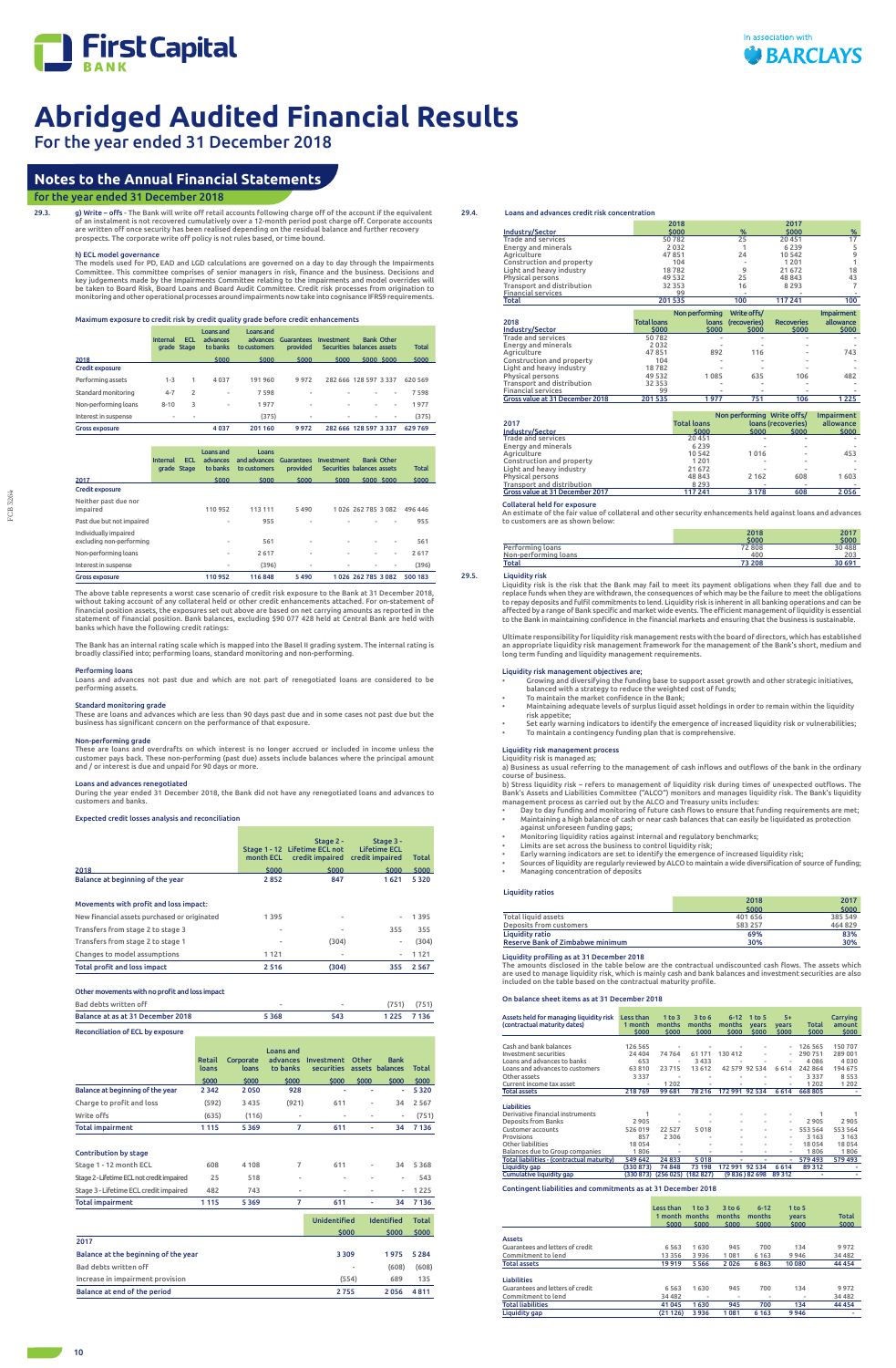

For the year ended 31 December 2018

Liquidity profiling as at 31 December 2017

On balance sheet items as at 31 December 2017

|                                            | Less than               | 1 to $3$ | $3$ to 6        | $6 - 12$        | 1 to 5         | $5+$                  |                | Carrying        |
|--------------------------------------------|-------------------------|----------|-----------------|-----------------|----------------|-----------------------|----------------|-----------------|
|                                            |                         |          |                 |                 |                |                       |                |                 |
|                                            | 1 month months<br>\$000 | \$000    | months<br>\$000 | months<br>\$000 | years<br>\$000 | <b>vears</b><br>\$000 | Total<br>\$000 | amount<br>\$000 |
| <b>Assets</b>                              |                         |          |                 |                 |                |                       |                |                 |
| Cash and bank balances                     | 278 570                 | ۰        | ٠               |                 |                | ٠                     | 278 570        | 278 570         |
|                                            |                         |          |                 |                 |                |                       |                |                 |
| Derivative financial instruments           | 4                       | ۰        | ۰               | ٠               | ۰              | ۰                     | 4              | 4               |
| Available for sale investments             |                         | ۰        | 591             | 577             |                | ٠                     | 1168           | 5 2 3 5         |
| Loans and advances to banks                | 613                     | 689      | 5 4 9 5         | 107 546         | 3 3 8 3        | ٠                     | 117726         | 110 952         |
| Loans and advances to customers            | 5994                    | 35 239   | 9804            | 24829           | 48789          | 5501                  | 130 156        | 112038          |
| Other assets                               | 3 0 8 2                 |          |                 |                 |                |                       | 3082           | 3 0 8 2         |
| Current income tax asset                   |                         | 637      |                 |                 |                |                       | 637            | 637             |
| <b>Total assets</b>                        | 288 263                 | 36 565   | 15890           | 132 952 52 172  |                | 5 5 0 1               | 531343         |                 |
|                                            |                         |          |                 |                 |                |                       |                |                 |
| <b>Liabilities</b>                         |                         |          |                 |                 |                |                       |                |                 |
| Derivative financial instruments           | 2                       | ٠        | ۰               |                 | ٠              |                       | $\overline{2}$ | 2               |
| <b>Deposits from Banks</b>                 | 6 2 3 3                 |          | ۰               | ٠               |                | ٠                     | 6 2 3 3        | 6 2 3 3         |
| Customer accounts                          | 442 276                 | 7050     | ۰               | 6 6 2 2         | 105            | ÷                     | 456 053        | 443783          |
| Provisions                                 | 340                     | 2036     | ٠               | ٠               |                | ٠                     | 2 3 7 6        | 2 3 7 6         |
| Other liabilities due to Group             |                         |          |                 |                 |                |                       |                |                 |
| companies                                  | 12 4 3 5                |          |                 |                 |                |                       | 12 4 3 5       | 12 4 35         |
| Total liabilities - (contractual maturity) | 461 286                 | 9086     | ۰               | 6622            | 105            | ٠                     | 477 099        |                 |
| Liquidity gap                              | (173 023)               | 27 479   | 15890           | 126 330 52 067  |                | 5501                  | 54 244         | ۰               |
| Cumulative liquidity gap                   | (173 023)               | (145544) | (129654)        | 3 3 2 4         |                | 48 743 54 244         | ۰              |                 |

Strategic risk<br>The roles of the chairman and the managing director are not vested in the same person. The executive team<br>formulates the strategy under the guidance of the Board which approves it. The executive directors be strategy at least quarterly.

Contingent liabilities and commitments as at 31 December 2017

The Risk Management Committee ensures that the management and operations of the Bank's business<br>is done within the governance and regulatory control framework established by FMBcapital Holdings, the<br>Reserve Bank of Zimbabw monitor legal and compliance requirements and ensure that they are met on a daily basis.

The Bank adheres to very strict reputation standards set for FMBcapital Holdings based on its chosen set of values. The Human Resources Committee of the Board assists the Board in ensuring that staff complies with set policies and practices consistent with the reputation demands of both the Bank and the industry. The<br>compliance unit and human resources function monitor compliance by both management and staff with the<br>Bank's ethical

|                                  | Less than<br>1 month months<br>\$000 | $1$ to $3$<br>\$000 | 3 <sub>to</sub> 6<br>months<br>\$000 | $6 - 12$<br>months<br>\$000 | $1$ to 5<br>years<br>\$000 | Total<br>\$000 |
|----------------------------------|--------------------------------------|---------------------|--------------------------------------|-----------------------------|----------------------------|----------------|
| <b>Assets</b>                    |                                      |                     |                                      |                             |                            |                |
| Guarantees and letters of credit | 2 1 3 8                              | 5893                | 652                                  | 714                         | 1491                       | 10889          |
| Commitment to lend               | 3 1 1 3                              | 41 674              | 1211                                 | 16 29 2                     | 24 651                     | 86 941         |
| <b>Total assets</b>              | 5251                                 | 47 5 67             | 1863                                 | 17006                       | 26 142                     | 97829          |
| <b>Liabilities</b>               |                                      |                     |                                      |                             |                            |                |
| Guarantees and letters of credit | 2 1 3 8                              | 5893                | 652                                  | 714                         | 1491                       | 10888          |
| Commitment to lend               | 86941                                | ۰                   | $\overline{\phantom{a}}$             | ۰                           | ۰                          | 86 941         |
| <b>Total liabilities</b>         | 89 0 79                              | 5893                | 652                                  | 714                         | 1491                       | 97829          |
| Liquidity gap                    | (83828)                              | 41 674              | 1211                                 | 16 292                      | 24 651                     |                |

The Bank determines ideal weights for maturity time buckets which are used to benchmark the actual maturity profile. Maturity mismatches across the time buckets are managed through the tenor of new advances and the profile of time deposits by ALCO and should the need arise through support from FMBcapital Holdings.

### 29.6. Other risks

Practices to minimise operational risk are embedded across all transaction cycles. Risk workshops are held<br>for the purpose of identifying major risks in the operating environment and methods of mitigating the risks. The<br>Ba carries out a risk and control assessment of their processes on a regular basis. The assessment results are reviewed by Operational Risk Management department. Internal Audit audits selected functions at given times.

The Central Bank conducts regular examinations of Banks and financial institutions it regulates. The last<br>on-site examination of the Bank was as at 30 June 2016 and it assessed the overall condition of the Bank<br>to be satis capital adequacy, asset quality, management and corporate governance, liquidity and funds management and sensitivity to market risks.

#### Legal and compliance risk

#### Reputation risk

o<mark>derate</mark> - could reasonably be expected to result in a loss which could be absorbed by a banking institution in the normal course of business.

#### Operational risk

This is the risk of losses arising from inadequate or failed internal processes, people and/or systems or from external events. A significant part of the Bank's operations are automated and processed in the core banking system. Key banking operations in corporate and investment banking, retail and business banking<br>and treasury are heavily dependent on the Bank's core banking system. The core banking system also<br>supports key accoun interface on mobile, internet banking and related electronic platforms.

High - risk management systems do not significantly mitigate the high inherent risk. Thus, the activity could potentially result in a financial loss that would have a significant impact on the Bank's overall condition.

31. Fair value of financial instruments not held at fair value The disclosed fair value of these financial assets and financial liabilities measured at amortised cost approximate their carrying value because of their short term nature except for loans and advances which are variable interest rates

#### 30. Risks and Ratings

The CAMELS and Risk Assessment System (RAS) ratings are summarised in the following tables;

### CAMELS ratings

| <b>CAMELS</b> component        | Latest Rating - June 2016 |
|--------------------------------|---------------------------|
| Capital                        | l 1 - Strona              |
| Asset quality                  | 2 - Satisfactory          |
| <b>Management</b>              | 2 - Satisfactory          |
| Earnings                       | l 1 - Strona              |
| Liquidity and funds management | 2 - Satisfactory          |
| Sensitivity to market risk     | 1 - Strong                |

#### Summary risk matrix - June 2016 on-site supervision

| <b>Type of risk</b>  | Level of<br>inherent risk | <b>Adequacy of risk</b><br>management systems | Overall<br>composite risk | <b>Direction of overall</b><br>composite risk |
|----------------------|---------------------------|-----------------------------------------------|---------------------------|-----------------------------------------------|
| Credit               | Low                       | <b>Strong</b>                                 | Low                       | <b>Stable</b>                                 |
| Liquidity            | <b>Moderate</b>           | Acceptable                                    | <b>Moderate</b>           | <b>Stable</b>                                 |
| Foreign exchange     | Low                       | <b>Strong</b>                                 | Low                       | <b>Stable</b>                                 |
| Interest rate        | Low                       | <b>Strong</b>                                 | Low                       | <b>Stable</b>                                 |
| Strategic risk       | <b>Moderate</b>           | <b>Strong</b>                                 | <b>Moderate</b>           | <b>Stable</b>                                 |
| Operational risk     | <b>Moderate</b>           | <b>Strong</b>                                 | <b>Moderate</b>           | <b>Stable</b>                                 |
| Legal and compliance | <b>Moderate</b>           | Acceptable                                    | <b>Moderate</b>           | <b>Stable</b>                                 |
| Reputation           | <b>Moderate</b>           | <b>Strong</b>                                 | <b>Moderate</b>           | <b>Stable</b>                                 |
| Overall              | <b>Moderate</b>           | <b>Strong</b>                                 | <b>Moderate</b>           | <b>Stable</b>                                 |

#### Interpretation of risk matrix Level of inherent risk

Low - reflects lower than average probability of an adverse impact on a banking institution's capital and earnings. Losses in a functional area with low inherent risk would have little negative impact on the banking institution's overall financial condition.

High - reflects a higher than average probability of potential loss. High inherent risk could reasonably be expected to result in a significant and harmful loss to the banking institution.

#### Adequacy of risk management systems

Weak - risk management systems are inadequate or inappropriate given the size, complexity and risk profile of the banking institution. Institution's risk management systems are lacking in important ways and therefore a cause of more than normal supervisory attention. The internal control systems will be lacking in important aspects, particularly as indicated by continued exceptions or by the failure to adhere to written policies and procedures.

Acceptable - management of risk is largely effective but lacking to some modest degree. While the institution might be having some minor risk management weaknesses, these have been recognised and are being addressed. Management information systems are generally adequate.

Strong - management effectively identifies and controls all types of risk posed by the relevant functional areas or per inherent risk. The Board and senior management are active participants in managing risk and ensure appropriate policies and limits are put in place. The policies comprehensively define the Bank's risk tolerance. Responsibilities and accountabilities are effectively communicated.

#### Overall composite risk

Low - would be assigned to low inherent risk areas. Moderate risk areas may be assigned to a low composite risk where internal controls and risk management systems are strong and effectively mitigate much of the risk.

Moderate - risk management systems appropriately mitigates inherent risk. For a given low risk area, significant weaknesses in the risk management systems may result in a moderate composite risk assessment. On the other hand, a strong risk management system may reduce the risk so that any potential financial loss from the activity would have only a moderate negative impact on the financial condition of the organisation.

#### Direction of overall composite risk

Increasing- based on the current information, risk is expected to increase in the next 12 months. Decreasing - based on current information, risk is expected to decrease in the next 12 months. Stable - based on current information, risk is expected to be stable in the next 12 months.

#### External Credit Ratings

| Rating agent                    | Latest credit ratings 2018/19 | <b>Previous credit ratings 2017/18</b> |
|---------------------------------|-------------------------------|----------------------------------------|
| <b>Global Credit Rating Co.</b> |                               | AA-                                    |

The last rating was done in May 2018 and will expire in May 2019.

|                                 | 2018<br><b>Carrying amount</b><br>\$000 | \$000   | 2017<br><b>Fair value</b> Carrying amount<br>\$000 | <b>Fair value</b><br>\$000 |
|---------------------------------|-----------------------------------------|---------|----------------------------------------------------|----------------------------|
| <b>Financial Assets</b>         |                                         |         |                                                    |                            |
| Cash and bank balances          | 150707                                  | 150 707 | 278 570                                            | 278 570                    |
| Loans and advances to banks     | 4030                                    | 4030    | 110 952                                            | 110 952                    |
| Loans and advances to customers | 194 675                                 | 194 675 | 112 038                                            | 112 038                    |
| Other assets                    | 3 3 3 7                                 | 3 3 3 7 | 3082                                               | 3 0 8 2                    |
| <b>Total assets</b>             | 352749                                  | 352749  | 504 642                                            | 504 642                    |
|                                 |                                         |         |                                                    |                            |
| Balances due to other banks     | 2905                                    | 2905    | 6 2 3 3                                            | 6 2 3 3                    |
| Balances due to customers       | 553 564                                 | 553 564 | 443 783                                            | 443 783                    |
| Other liabilities               | 18054                                   | 18054   | 12 4 3 5                                           | 12 4 35                    |
| Total                           | 574 523                                 | 574 523 | 462 451                                            | 462 451                    |

32. Fair value hierarchy of assets and liabilities held at fair value Fair value hierarchy The following table provides an analysis of financial instruments that are measured subsequent to initial

recognition at fair value, grouped into Levels 1 to 3 based on the degree to which the fair value is observable.

Level 1 fair value measurements are those derived from quoted prices (unadjusted) in active markets for identical assets or liabilities.

Level 2 fair value measurements are those derived from inputs other than quoted prices included within Level 1 that are observable for the asset or liability, either directly (i.e. as prices) or indirectly (i.e. derived from prices).

Level 3 fair value measurements are those derived from valuation techniques that include inputs for the asset or liability that are not based on observable market data (unobservable inputs).

| Level 1 | Level <sub>2</sub> | Level 3        | <b>Total</b> |
|---------|--------------------|----------------|--------------|
|         |                    |                | \$000        |
|         |                    |                |              |
|         |                    |                |              |
| ٠       | ٠                  | ۰              |              |
| ۰       | ۰                  | ۰              |              |
| ۰       | $\blacksquare$     | 282 666        | 282 666      |
| ۰       | ۰                  | 6335           | 6335         |
| ٠       | ۰                  | 289 001        | 289 001      |
|         |                    |                |              |
| ۰       |                    | $\blacksquare$ |              |
| ٠       |                    | ٠              |              |
|         |                    |                |              |
|         |                    | 5 1 4 5        | 5 1 4 5      |
| ۰       | ٠                  | 14829          | 14829        |
| ۰       |                    | 19974          | 19974        |
|         | \$000              | \$000          | \$000        |

#### 32.2. Reconciliation of recurring level 3 fair value measurements

|                                                                    | <b>Financial</b><br>instruments | Investment<br>properties | Non-current<br>asset held<br>for sale | <b>Total</b> |
|--------------------------------------------------------------------|---------------------------------|--------------------------|---------------------------------------|--------------|
|                                                                    | \$000                           | \$000                    | \$000                                 | \$000        |
| Balance at 1 January 2018                                          | 5235                            | 5 1 4 5                  | 14829                                 | 25 209       |
| Additions                                                          | 270038                          | $\overline{\phantom{0}}$ | ٠                                     | 270038       |
| <b>Accrued interest</b>                                            | 11733                           | $\overline{\phantom{0}}$ | ٠                                     | 11733        |
| <b>Disposals</b>                                                   | (464)                           | $\overline{\phantom{0}}$ | ۰                                     | (464)        |
| Total gains and losses recognised in profit or loss                | $\blacksquare$                  | $\overline{\phantom{0}}$ | ۰                                     |              |
| Total gains and losses recognised in other<br>comprehensive income | 2459                            | ۰                        | ۰                                     | 2459         |
| Balance at 31 December 2018                                        | 289 001                         | 5 1 4 5                  | 14829                                 | 308 975      |
| Balance at 1 January 2017                                          | 34 104                          | 5250                     | 14 5 19                               | 53873        |

| Balance at 31 December 2016                                        | 5235                     | 5 1 4 5 | 14829          | 25 209  |
|--------------------------------------------------------------------|--------------------------|---------|----------------|---------|
| Total gains and losses recognised in other<br>comprehensive income | 3069                     |         | $\blacksquare$ | 3069    |
| Maturities                                                         | (31953)                  |         | $\sim$         | (31953) |
| Total gains and losses recognised in profit or loss                | $\overline{\phantom{a}}$ | (105)   | 310            | 205     |
| <b>Accrued interest</b>                                            | 15                       | $\,$    | $\,$           | 15      |

33. Segment reporting Management has determined the operating segments based on the reports reviewed by the Country Management Committee (the chief operating decision-maker), which is responsible for allocating resources to the reportable segments and assesses its performance. All operating segments used by the Bank meet the definition of a reportable segment under IFRS 8 Operating Segments. The Country Management Committee assesses the performance of the operating segments monthly based on a measure of profit or loss. This measurement basis excludes the effects of non-recurring expenditure from the operating segments such as restructuring costs and legal expenses. The measure also excludes the effects of equity-settled share-based payments and unrealised gains or losses on financial instruments.

The Bank has two broad business segments:

Retail and business banking – offers various products to medium and small businesses and private individuals. Services include direct debit facilities, current and savings accounts, investment savings products, debit cards, consumer loans and mortgages;

Corporate and investment banking – offers services to large corporates, financial institutions and government clients. Services include direct debit facilities, current accounts, money market deposits, overdrafts, loans and other credit facilities and foreign currency products. The business model centres on delivering specialists corporate and investment banking and financing solutions across asset classes.

# **Notes to the Annual Financial Statements**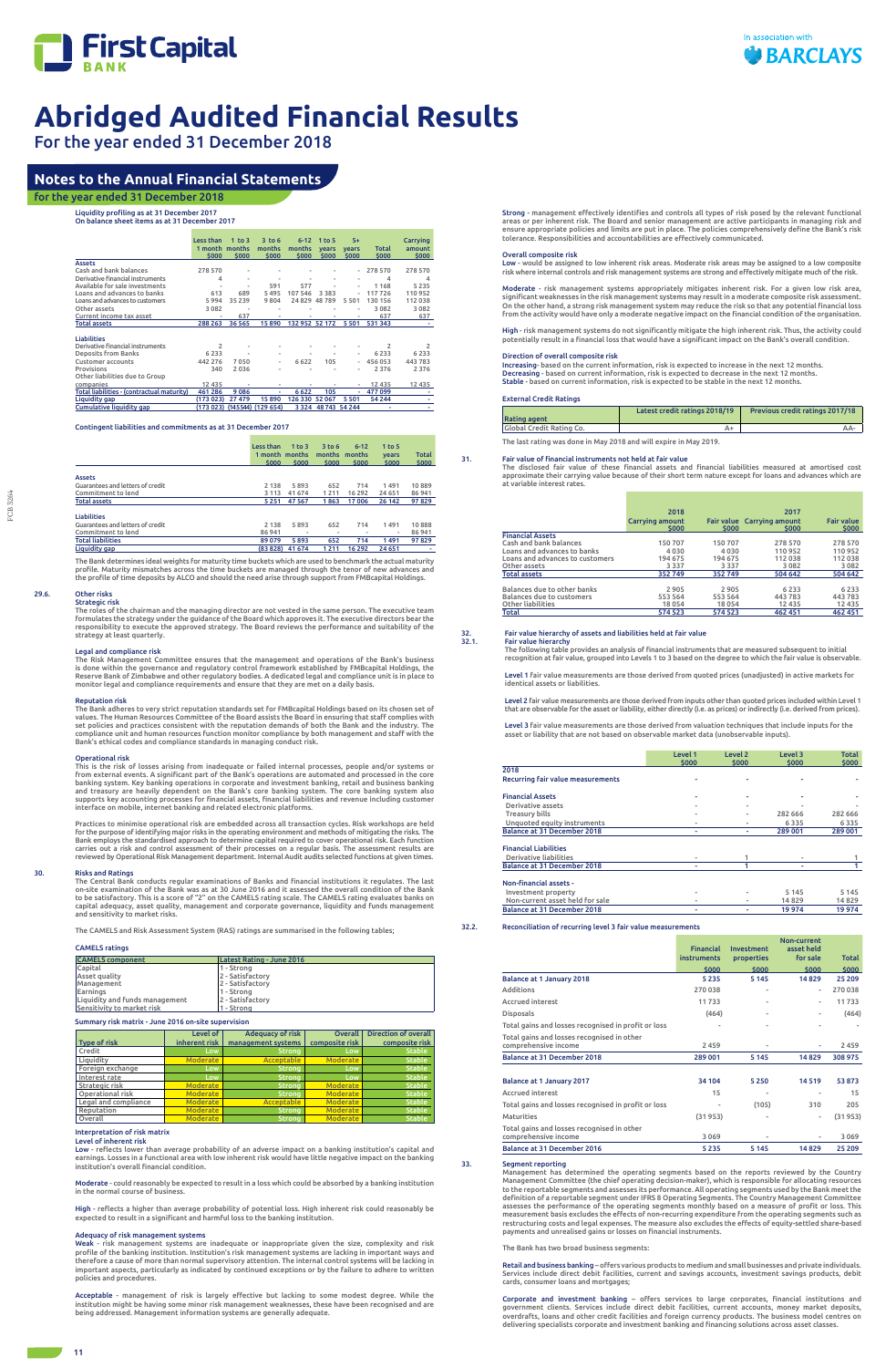

# For the year ended 31 December 2018

Revenue allocated to the segments is from external customers who are domiciled in Zimbabwe. There were no trading revenues from transactions with a single external customer that amounted to 10% or more of the Bank's revenues. Costs incurred by support functions are allocated to the two main business segments on the basis of determined cost drivers.

#### Segment results of operations

|                                  | <b>Retail and Business</b><br><b>Banking</b> | <b>Corporate and</b><br><b>Investment Banking</b> | <b>Total</b> |
|----------------------------------|----------------------------------------------|---------------------------------------------------|--------------|
|                                  | \$000                                        | \$000                                             | \$000        |
| 2018                             |                                              |                                                   |              |
| <b>Net interest income</b>       | 22 294                                       | 17753                                             | 40 047       |
| Net fee and commission income    | 24 542                                       | 2926                                              | 27 4 68      |
| Net trading income               | 3 0 4 5                                      | 8790                                              | 11835        |
| Net investment income            | 683                                          | 719                                               | 1402         |
| Other income                     | 458                                          | 482                                               | 940          |
| <b>Total non-interest income</b> | 28728                                        | 12917                                             | 41 4 65      |
| <b>Total Income</b>              | 51 022                                       | 30 670                                            | 81 692       |
| <b>Impairment losses</b>         | (774)                                        | (1687)                                            | (2461)       |
| Net operating income             | 50 248                                       | 28983                                             | 79 231       |
| Staff costs                      | (19329)                                      | (6079)                                            | (25 408)     |
| Infrastructure costs             | (7261)                                       | (1704)                                            | (8965)       |
| Depreciation and amortisation    | (1914)                                       | (602)                                             | (2516)       |
| Administrative expenses          | (12539)                                      | (4658)                                            | (17197)      |
| <b>Operating expenses</b>        | (41043)                                      | (13043)                                           | (54086)      |
| <b>Profit before tax</b>         | 9 2 0 5                                      | 15940                                             | 25 145       |
| Taxation                         | (311)                                        | (512)                                             | (823)        |
| Profit for the year              | 8894                                         | 15428                                             | 24 3 22      |
| <b>Total assets</b>              | 363 303                                      | 335 438                                           | 698 744      |
| <b>Total liabilities</b>         | 304 668                                      | 277 573                                           | 582 241      |

### 34. Related parties

The Bank is controlled by Afcarme Zimbabwe Holdings (Private) Limited incorporated and domiciled in Zimbabwe which owns 53% (2017: 53%) of the ordinary shares. 15% is held by an Employee Share Ownership Trust (ESOT) and the remaining 32% of the shares are widely held. The ultimate parent of the Bank is FMBcapital Holdings PLC incorporated in Mauritius. There are other companies which are related to First Capital Bank through common shareholdings or common directorship. In the normal course of business, placings of foreign currencies made with group companies are at market interest rates.

#### 34.1. Directors and key management compensation

|                                                     | 2018                     | 2017    |
|-----------------------------------------------------|--------------------------|---------|
|                                                     | \$000                    | \$000   |
| Salaries and other short term benefits              | 2075                     | 2042    |
| Post-employment benefits                            | 191                      | 198     |
| Share based payments                                | 50                       | 29      |
| Compensation for loss of office: funded by the Bank | $\overline{\phantom{a}}$ | 231     |
| funded by the Group                                 | $\overline{\phantom{a}}$ | 654     |
| Total                                               | 2 3 1 6                  | 3 1 5 4 |

Key management personnel are those persons having authority and responsibility for planning, directing and controlling the activities of the Bank directly or indirectly. These include the Managing Director, Chief Finance Officer, Chief Risk Officer, Commercial Divisional Director, Head of Operations, Chief Technology Officer, Head of Retail Banking, Chief Internal Auditor, Head of Compliance, Company Secretary and Head of Human Resources.

#### 34.2. Loans to directors and key management

The Bank has assets for exporters and parastatals under its administration. These amounts were as a result<br>of the transfer of exporter and parastatals' funds to the Reserve Bank of Zimbabwe "RBZ" in the previous<br>years, aft the exporters and parastatals was done through the Bank's name on the RBZ Central Securities Depository. The Bank's role is solely of an administrative nature, involving crediting interest and principal amounts into customers' accounts after payment by the Government of Zimbabwe and when a customer wants to move the treasury bills to another financial institution the Bank will notify the RBZ.

37. Going concern The directors have assessed the ability of the Bank to continue as a going concern and believe that the preparation of these financial results on a going concern basis is still appropriate. Going concern assessment was performed taking into account the forecasts, current economic conditions and resources that are available<br>for the Bank to manage the financial and operational risks and adapting its strategy to economic changes.

|                                  | 2018    | 2017  |
|----------------------------------|---------|-------|
|                                  | \$000   | \$000 |
| Loans outstanding at I January   | 1695    | 1444  |
| Loans issued during the year     | 153     | 543   |
| Loans repayments during the year | (659)   | (293) |
| Loans outstanding at 31 December | 1 1 8 9 | 1695  |
|                                  |         |       |

#### Interest earned 110

Of the loans advanced to directors and other key management personnel \$817 401 is secured and repayable over 7-18 years. The balance of \$ 371 507 is unsecured and repayable monthly over 4 years at average interest rates of 6.3% (2017:6.3%). Loans and advances to non-executive directors during the year ended 31 December 2018 were nil (2017: \$9 454). The average interest rate on loans to non-executive directors was 13%.

No impairment losses have been recognised in respect of loans advanced to related parties (2017:nil)

#### 34.3. Deposits from directors and key management

|                                   | 2018   | 2017   |
|-----------------------------------|--------|--------|
|                                   | \$000  | \$000  |
| <b>Deposits at I January</b>      | 96     | 142    |
| Deposits received during the year | 3438   | 3906   |
| Deposits repaid during the year   | (3406) | (3952) |
| Deposits at 31 December           | 128    | 96     |

#### 34.4. Balances with related parties – related through common directorship and shareholding

| _______     | .               |                       |                 |                       |
|-------------|-----------------|-----------------------|-----------------|-----------------------|
|             | <b>Deposits</b> | Loans and<br>advances | <b>Deposits</b> | Loans and<br>advances |
|             | 2018            | 2018                  | 2017            | 2017                  |
|             | \$000           | \$000                 | \$000           | \$000                 |
| Current     | 42 3 28         | 21977                 | 37 569          | 3 500                 |
| Non-current | ۰               | ٠                     | $\blacksquare$  | 1 3 3 3               |
| Total       | 42 3 28         | 21977                 | 37 5 69         | 4833                  |

Repayments on the loans to the related parties were made on due dates. New loans were also granted. Interest income on the loans was \$788 158 (2017: \$257 128). The balances were assessed and no impairment losses have been recognised for balances with related parties through common directorship/trusteeship.

### 34.5. Balances with group companies

|                                        | 2018<br>\$000 | 2017<br>\$000 |
|----------------------------------------|---------------|---------------|
| Bank balances due from group companies | (2            |               |
| Other balances due to group companies  | 1806          | -             |
| Total                                  | 1804          | -             |

#### 34.6. Related Parties - related through common shareholding

|                                | 2018<br>\$000 | 2017<br>5000 |
|--------------------------------|---------------|--------------|
| Balance with Barclays Bank PLC | ٠             |              |
| Total                          |               | 853          |

#### 35. Capital commitments and contingencies Capital commitments

|                                       | 2018    | 2017   |
|---------------------------------------|---------|--------|
|                                       | \$000   | \$000  |
| Authorised and contracted for         | 1 500   | 4083   |
| Authorised but not yet contracted for | 6 1 1 4 | 9915   |
| Total                                 | 7614    | 13 998 |

#### 36. Assets under administration

The treasury bills and the accrued interest are not on the Bank's Statement of financial position.

#### 38. Events after the reporting date

In the monetary policy statement of 20 February 2019, the RBZ announced the issuance of a new legal tender of RTGS dollars to be the accounting and pricing currency from 22 February 2019. This was followed by issuance of Statutory Instrument 33 of 2019 on 22 February 2019 to that effect. This event was deemed to be a nonadjusting event from a legal view. Therefore only the sensitivity impact to the balance sheet is disclosed.

The balances and exchange rate impact disclosed below do not necessarily reflect the opening RTGS\$ balances for the coming financial year.

#### Summary Sensitivity analysis for events after the reporting period

|                          |                            | <b>Components of reported</b>       |                               |                          |                 |                             |              |              |
|--------------------------|----------------------------|-------------------------------------|-------------------------------|--------------------------|-----------------|-----------------------------|--------------|--------------|
|                          |                            | amounts                             |                               |                          |                 | <b>Sensitivity Analysis</b> |              |              |
|                          |                            |                                     |                               |                          |                 |                             |              |              |
|                          | <b>Monetary</b><br>Assets/ | <b>Monetary</b>                     | Non-                          |                          |                 |                             |              |              |
|                          | <b>Liabilities</b>         | Assets/                             | monetary                      |                          | Total           | <b>Total</b>                | <b>Total</b> | <b>Total</b> |
|                          | <b>RTGS</b>                | <b>Liabilities</b><br><b>Nostro</b> | Assets/<br><b>Liabilities</b> | <b>Total</b>             | <b>RTGS</b>     | <b>RTGS</b>                 | <b>RTGS</b>  | <b>RTGS</b>  |
|                          | <b>Dollars</b>             | <b>FCA (USD)</b>                    | (USD)                         | <b>USD 1:1</b>           | @ 1:2.5         | @ 1:3                       | @ 1:4        | @ 1:5        |
|                          | \$000                      | \$000                               | \$000                         | \$000                    | \$000           | \$000                       | \$000        | \$000        |
| Cash and bank balances   | 114 274                    | 36 4 32                             |                               | 150707                   | 205 355         | 223 572                     | 260 004      | 296 436      |
| Derivative financial     |                            | $\overline{\phantom{a}}$            |                               | $\overline{\phantom{a}}$ | 1               | 1                           | 1            | 1            |
| instruments              |                            |                                     |                               |                          |                 |                             |              |              |
| Investment securities    | 289 001                    |                                     |                               | 289 001                  | 289 001         | 289 001                     | 289 001      | 289 001      |
| Loans and receivables    | 4030                       |                                     |                               | 4030                     | 4030            | 4 0 3 0                     | 4030         | 4030         |
| from banks               |                            |                                     |                               |                          |                 |                             |              |              |
| Loans and advances to    | 177 675                    | 17000                               |                               |                          | 194 675 220 175 | 228 675                     | 245 675      | 262 675      |
| customers                |                            |                                     |                               |                          |                 |                             |              |              |
| Other assets             | 6 2 7 9                    | 2 2 7 4                             |                               | 8553                     | 11964           | 13 101                      | 15 3 7 6     | 17650        |
| Property and equipment   | 13887                      | $\overline{\phantom{a}}$            | 16715                         | 30 602                   | 45 2 2 6        | 45 2 2 6                    | 45 2 2 6     | 45 2 2 6     |
| Investment properties    |                            |                                     | 5 1 4 5                       | 5 1 4 5                  | 9646            | 9646                        | 9646         | 9646         |
| Non-current assets held  |                            |                                     |                               |                          |                 |                             |              |              |
| for sale                 |                            |                                     | 14829                         | 14829                    | 37 073          | 44 487                      | 59 317       | 74 14 6      |
| Current tax asset        | 1 2 0 2                    |                                     |                               | 1 2 0 2                  | 1 2 0 2         | 1 2 0 2                     | 1 2 0 2      | 1 2 0 2      |
| <b>TOTAL ASSETS</b>      | 606 347                    | 55 706                              | 36 689                        |                          | 698 744 823 674 | 858 942                     | 929 478      | 1000013      |
| <b>LIABILITIES</b>       |                            |                                     |                               |                          |                 |                             |              |              |
| Derivative financial     |                            |                                     |                               |                          |                 |                             |              |              |
| instruments              |                            | 1                                   |                               | 1                        | $\overline{2}$  | 2                           | 3            | 4            |
| Balances due to other    |                            |                                     |                               |                          |                 |                             |              |              |
| banks                    | 2 9 0 5                    |                                     |                               | 2905                     | 2905            | 2905                        | 2 9 0 5      | 2905         |
| Deposits from customer   | 503 802                    | 49762                               |                               |                          | 553 564 628 207 | 653088                      | 702 850      | 752 612      |
| Provisions               | 3 1 6 3                    | $\overline{\phantom{a}}$            |                               | 3 1 6 3                  | 3 1 6 3         | 3 1 6 3                     | 3 1 6 3      | 3 1 6 3      |
| Other liabilities        | 14 5 69                    | 3 4 8 5                             |                               | 18054                    | 23 280          | 25 0 22                     | 28 507       | 31992        |
| Deferred tax liabilities | 2748                       |                                     |                               | 2748                     | 2748            | 2748                        | 2748         | 2748         |
| Bank balances due to     |                            |                                     |                               |                          |                 |                             |              |              |
| Group companies          |                            | 1806                                |                               | 1806                     | 4515            | 5418                        | 7 2 2 4      | 9030         |
| <b>TOTAL LIABILITIES</b> | 527 187                    | 55 0 53                             | $\overline{\phantom{a}}$      | 582 241                  | 664818          | 692 344                     | 747 397      | 802 450      |
| Translation gain         |                            |                                     |                               |                          | 42 3 5 3        | 50 095                      | 65 575       | 81 060       |
| <b>TOTAL EQUITY</b>      | 79 160                     | 654                                 | 36 689                        |                          | 116 503 158 856 | 166 598                     | 182 078      | 197 563      |
| Core capital             | 107 291                    |                                     |                               | 107 291                  |                 |                             |              |              |
|                          |                            |                                     |                               |                          |                 |                             |              |              |
| Total capital & reserves |                            |                                     |                               | 116 503                  | 158 856         | 166 598                     | 182078       | 197 563      |

| Total capital impact of exchange rate change | 36% | 43% | 56%                                | 70% |
|----------------------------------------------|-----|-----|------------------------------------|-----|
| jiotal capital & reserves                    |     |     | 116503 158856 166598 182078 197563 |     |

Key assumptions and notes:

1. Given the implied market rates between electronic money and bond notes to United States dollar of

around 3 to 4, a sensitivity rate range of 2.5 to 5 has been applied. 2. Re-assessment of property market values was conducted by an independent valuer based on rental

increase observed in the market.

The only movement on equity is from translation reserve.



## **Notes to the Annual Financial Statements**